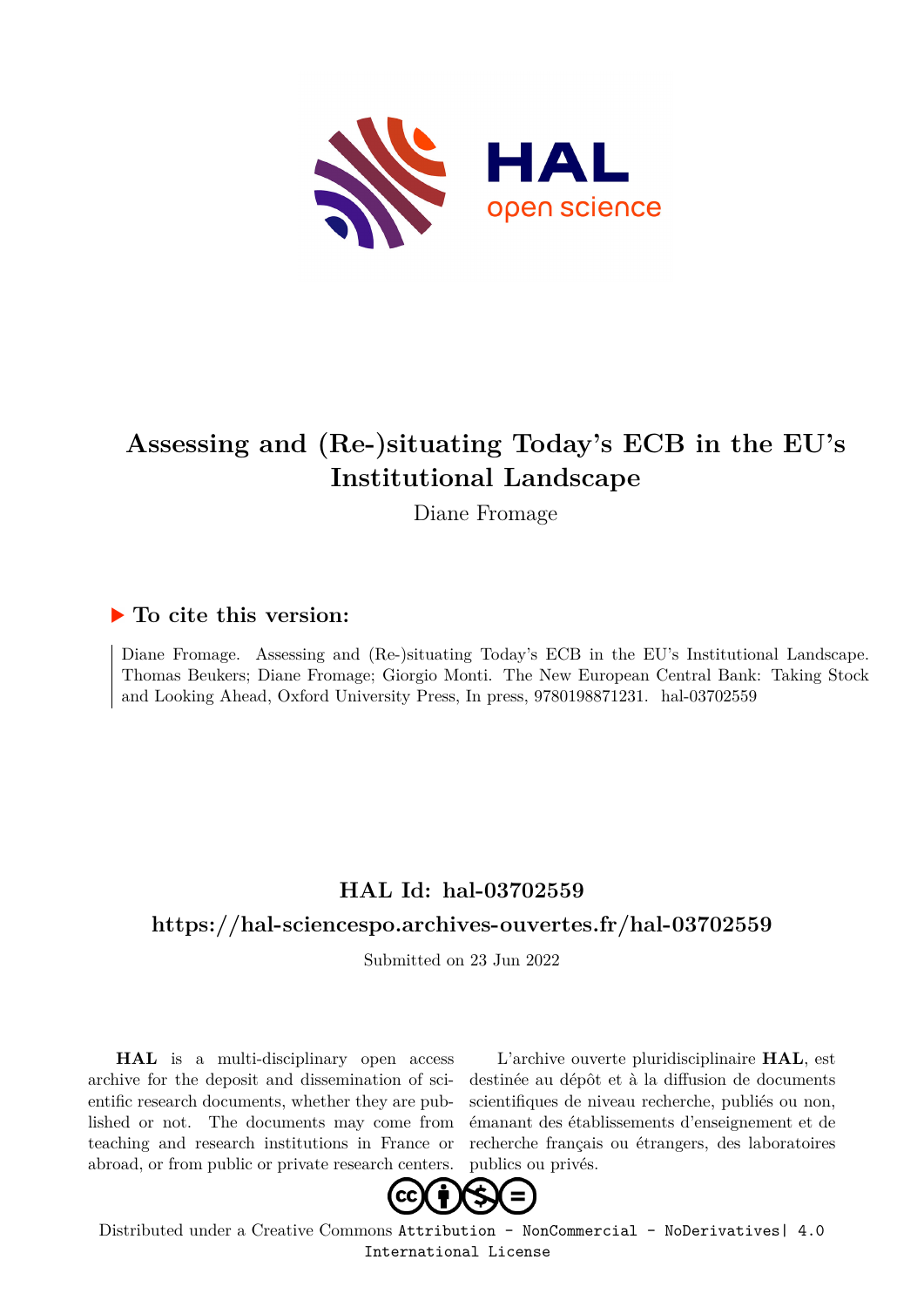# **13. Assessing and (Re-)situating Today's ECB in the EU's Institutional Landscape**

#### Diane Fromage, Sciences Po, Law School, Paris, France Marie Sklodowska-Curie Individual Fellow

This chapter is the outcome of research conducted in the framework of the research project IMPACTEBU, a project that received funding from the European Union's Horizon 2020 research and innovation programme under the Marie Sklodowska-Curie grant agreement No 895841.

This is a draft of a chapter/article that has been accepted for publication by **Oxford University Press** in the forthcoming book *The New European Central Bank: Taking Stock and Looking Ahead* edited by T**homas Beukers, Diane Fromage** and **Giorgio Monti** and due for publication in **2022**.

# **I. Introduction**

The European Central Bank (ECB) is different from the other European Union (EU) institutions: it presents unique features, on several accounts. Furthermore, its institutional structures have suffered important changes since it was first created two decades ago, such that the balance between, on the one hand, its supranational nature and, on the other, national component within its governance structures has evolved over time.

The ECB became an EU institution with the entry into force of the Lisbon Treaty only: it was originally an 'independent specialized organization of Community law'<sup>1</sup>. It is the only institution whose decision-making bodies can adopt legal acts without the direct involvement of Member States representatives and without any prior authorization being required: as is further examined below, in the Governing Council, (euro area) National Central Bank (NCB) governors participate in their personal capacity. Those governors thus wear a 'supranational hat' when they sit in the Governing Council thereby endorsing then a role similar to the one played by Commissioners in the European Commission, which is also a supranational institution like the ECB.<sup>2</sup> Contrary to those, they can however rely on, and benefit from, the knowledge and the expertise of their NCBs whereas Commissioners primarily rely on Commission administrative services, which are also supranational. In other words, the importance of the role played by national administrations in the system of the European System of Central Banks (ESCB) is greater than the one played by national administrations in 'standard EU' areas in which the Commission commonly operates. Among the reasons for

<sup>\*</sup> This chapter is the outcome of research conducted in the framework of the research project IMPACTEBU, a project that received funding from the European Union's Horizon 2020 research and innovation programme under the Marie Sklodowska-Curie grant agreement No 895841.

<sup>&</sup>lt;sup>1</sup> Chiara Zilioli and Martin Selmayr, 'The European Central Bank: An independent specialized organization of Community law' (2000) 37 CML Rev 591.

<sup>&</sup>lt;sup>2</sup> That is that both the European Commission and the ECB represent and act in the interest of the Union as a whole, as opposed to for example the Council and the European Council, which are intergovernmental organs, meaning that Member States government representatives come together and represent the various national interests.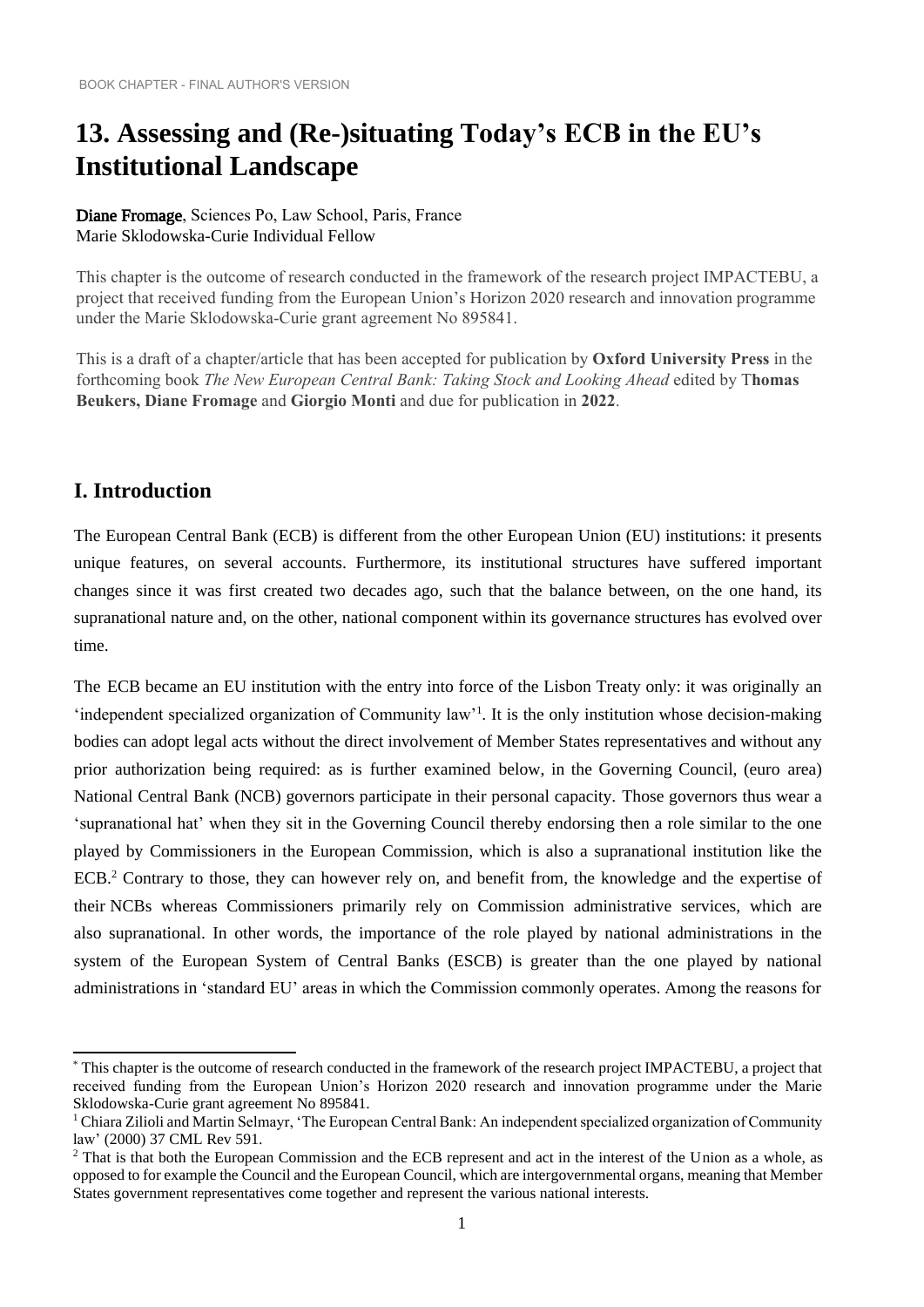the ECB's unique status are also its strong independence, $3$  its standing in-between the EU27, the euro area and, since 2013, the European Banking Union (EBU).<sup>4</sup>

While some of these characteristics stem from the ECB's original design as it was included in the Maastricht Treaty, others are rather the result of subsequent evolutions observable in law and practice within the EU. Against this background, this chapter first seeks to examine how the ECB's institutional design has evolved over the past twenty years. Much ink has, for instance, already been spent on the consequences of the creation of the EBU for the ECB's governance structure. However, very little is known generally about the preparatory organs of the ECB (that is the ECB's Committees). Furthermore, the institutional logic – and thus also the relationship between EU and national authorities – that underpins the governance structure in the area of monetary policy arguably differs from the one in place in the area of banking supervision. This chapter's second objective is hence to evaluate how today's ECB compares to the other EU institutions, while also outlining the balance between national and supranational components in the various ECB bodies and procedures. In so doing, it outlines the tensions that arise from the dual – national and European – nature of the NCBs and their governors. In fact, the national component or dimension that exists within the ECB may take different forms, including for instance that of representation, influence or interests. This analysis pursues to highlight them rather than to strictly categorize them, a task which the secrecy that characterizes part of the functioning of the ECB makes impossible. This chapter finally asks what the implications of these evolutions might be for the accountability structures in place.

To this end, this chapter firstly considers how the ECB's institutional structures have evolved over time (II). It then proceeds to ask how national influence within the E(S)CB's structures has evolved over time (III). Today's ECB institutional structures are subsequently compared to those of other EU institutions and bodies (IV). The final part concludes (V).

It is undeniable that the ECB has been submitted to important shifts since its creation. These include for example the fact that the divide between euro area and EU27/internal market where the ECB is involved in EU27-matters in a variety of instances and capacities never vanished (and likely never will), contrary to what had originally been planned. As a consequence, today's ECB stands in-between the EU27, the EBU (21) Member States since October 2020), and the euro area (19 Members). The participation of non-euro area Member States in the EBU also has important consequences for the ECB as the relationship it entertains with the Competent Authorities of those Member States differs from the one that exists between it and the Competent Authorities of euro area Member States. Finally, as a consequence of the co-existence of the internal market and the EBU, and of the different levels of integration achieved within them, important questions related to the divide of responsibilities between, on the one hand, the EU-wide European Banking

<sup>&</sup>lt;sup>3</sup> Consolidated version of the Treaty on the Functioning of the European Union [2012] OJ C326/47 (hereafter TFEU), art 130.

<sup>4</sup> See on the ECB's role in the EBU chapter 7 by Kern Alexander, and chapter 8 by Federico Della Negra and Gianni Lo Schiavo, in this volume.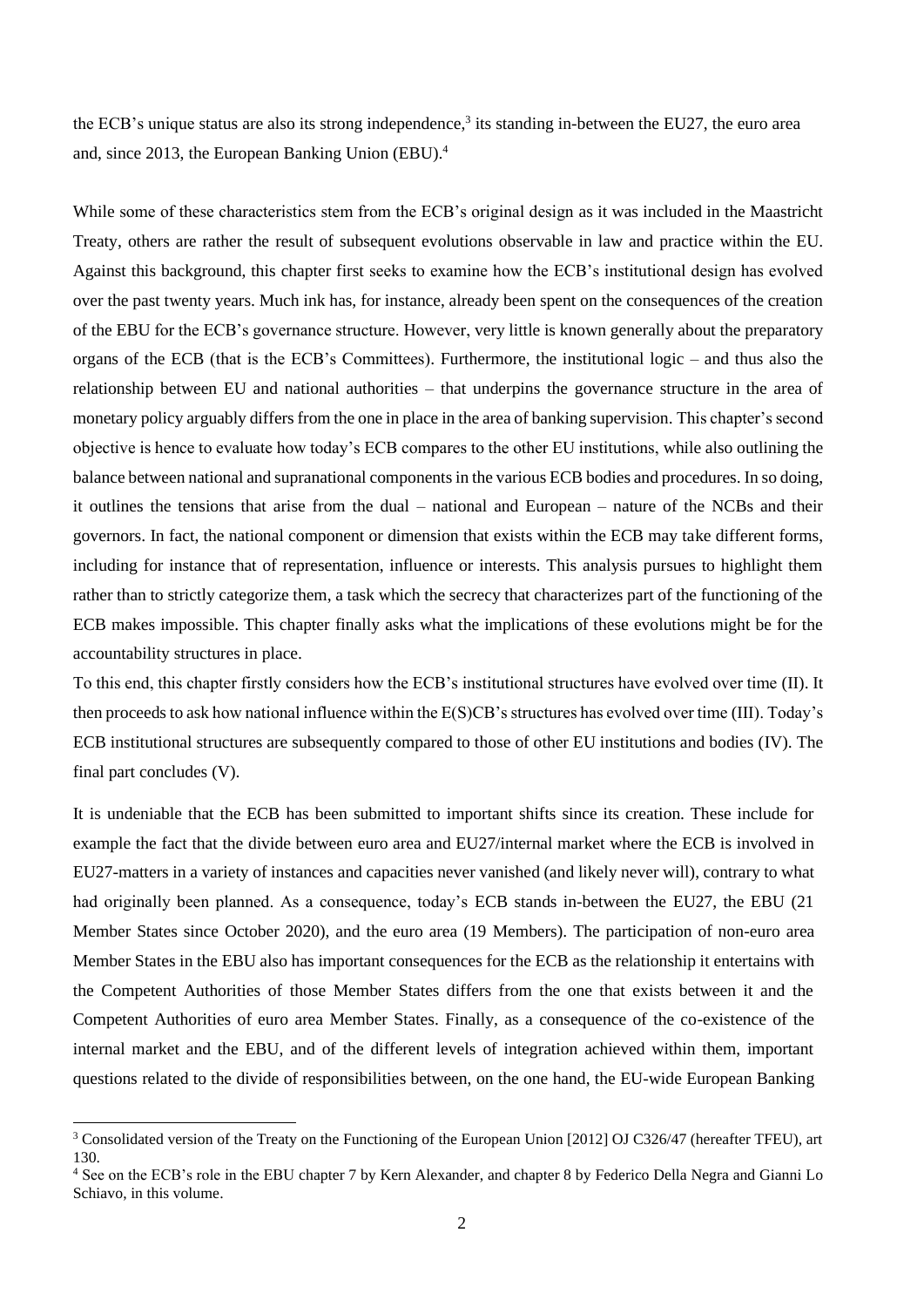Authority and European Commission and, on the other, the euro area-focused ECB have arisen over time. Although they are significant and bear important consequences for the ECB, these developments are not considered in the present chapter, which more modestly focuses on the ECB's institutional structures and how these compare to the structures of other EU institutions and bodies.<sup>5</sup>

#### **II. The ECB's institutional structures: from Maastricht to Lisbon to today**

This first part first examines what the ECB's original institutional structure was (A). Subsequently, the structures in place in the area of banking supervision are considered (B). The next section focuses on the evolution of these structures, and asks how the share of the national component have evolved over time both *de jure* and *de facto* (C).

#### **A. The ECB's original institutional architecture**

The ECB's institutional architecture is contemplated both in the core of the EU Treaties (today in the Treaty on the Functioning of the EU (TFEU)), and in Protocol no. 4 on the System of European Central Banks and the European Central Bank (ESCB Statute), annexed to the Treaties. These provisions provide for the existence of organs for EU-wide, as well as for Euro-area specific decision-making bodies (1), and for the establishment of preparatory bodies (ECB Committees) (2).

#### *1. ECB decision-making bodies: Balancing EU-wide representation and euro area-specific interests*

As noted, the ECB's institutional architecture was first defined in the Maastricht Treaty,<sup>6</sup> and is thus the result of the negotiations that preceded its adoption. On '[t]he Road to Maastricht',<sup>7</sup> national preferences, and especially French and German ones, shaped the ECB's characteristics. As is wellknown, the ECB's independence was a pre-condition to Germany's agreeing to the creation of the EMU,<sup>8</sup> but a national dimension in the ECB's structure and functioning were advocated by the French government. Then French minister of Economy and Finance, Pierre Bérégovoy, believed that 'the more operational functions passed to the ECB, the more the market operators would shift their business to its location', and he wanted to protect the French financial markets in the event that the ECB would not be established in France.<sup>9</sup> Hence, he called for the ECB's

<sup>&</sup>lt;sup>5</sup> See nonetheless the other chapters included in this edited volume as well as its introduction, which examine individual aspects of these questions, eg chapter 6 by Jonathan Bauerschmidt, chapter 7 by Kern Alexander, and chapter 8 by Federico Della Negra and Gianni Lo Schiavo, in this volume.

<sup>6</sup> Treaty establishing the European Community [2002] OJ C325/33, arts 105-109b and Consolidated version of the Treaty on the Functioning of the European Union, Protocol (No 4) on the Statute of the European System of Central Banks and of the European Central Bank [2016] OJ C202/230 (hereafter ESCB Statute).

<sup>7</sup> Kenneth Dyson and Kevin Featherstone, *The Road to Maastricht. Negotiating Economic and Monetary Union* (OUP 1999).

<sup>8</sup> This was for instance stated by the then governor of the *Bundesbank* in a speech he held in Paris on 16 January 1990; ibid 386-387.

 $9$  ibid 211.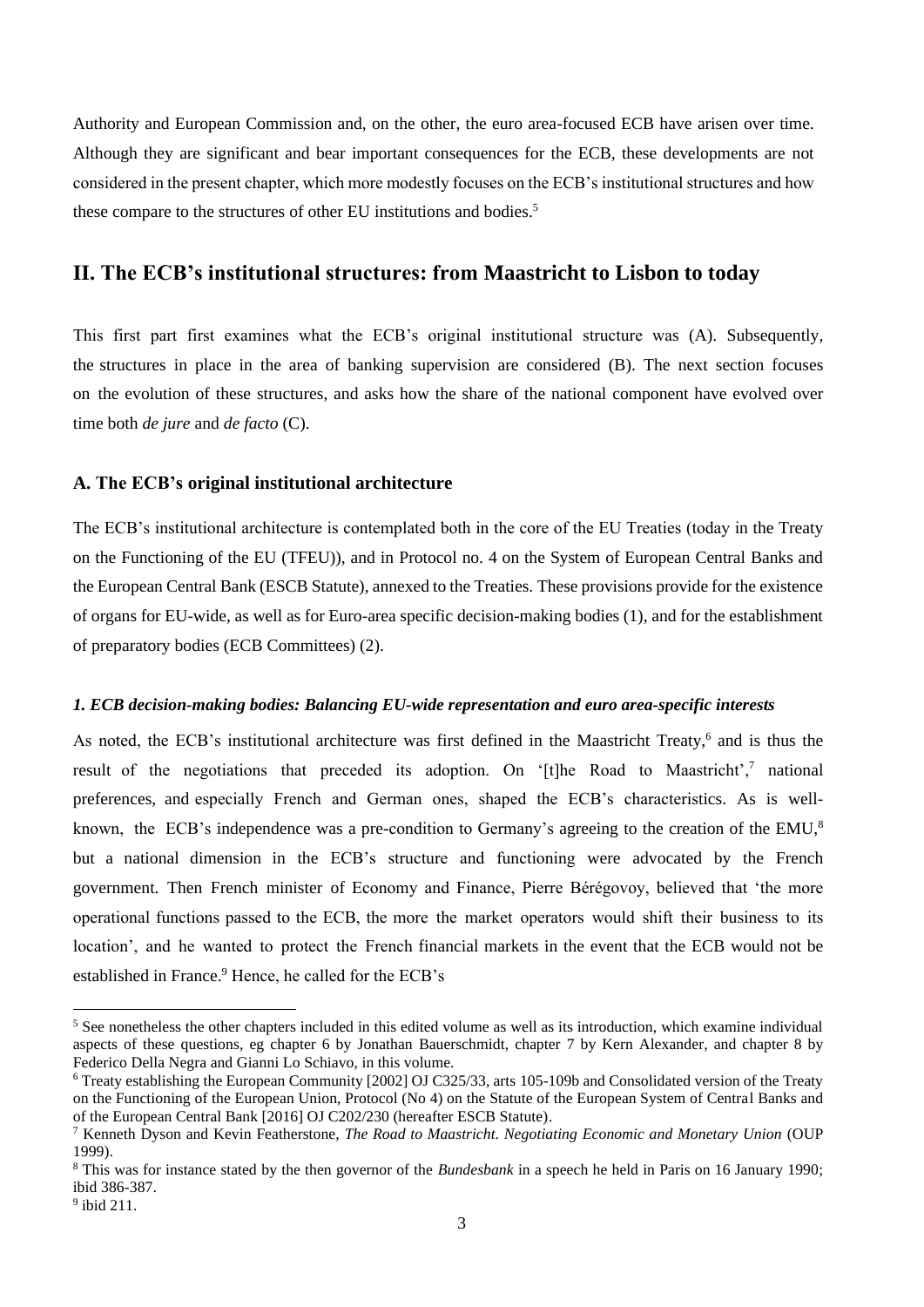operation to be decentralised.<sup>10</sup> Also, the French (unsuccessfully) suggested that members of the Governing Council be accountable to both the European Parliament and national parliaments.<sup>11</sup> Solidarity among Member States (as opposed to two-speed integration dividing those Member States participating in Stage 3 of EMU from those that did not) was dear to the French as well: they called for the establishment of both a euro areaonly Governing Council and an EU-wide General Council to 'facilitat[e] co-operation between 'ins' and 'outs'. $^{12}$ 

The Maastricht Treaty – like the Lisbon Treaty still does too – defined three decision-making bodies: the Governing Council, the Executive Board and the General Council whereby the former two have, however, a significantly more important role to play within the ESCB. This is evidenced both by the tasks assigned to these bodies examined further below, as well as by their standing in the Treaties. Indeed, Art. 129(1) TFEU unequivocally provides that '[t]he ESCB shall be governed by the decision-making bodies of the European Central Bank which shall be the Governing Council and the Executive Board'. By contrast, Art. 141(1) TFEU clearly points to the temporary character of the General Council in stating that '[i]f and as long as there are Member States with a derogation [from their belonging to the Euro area foreseen in the Treaties], and without prejudice to Article 129(1), the General Council of the European Central Bank referred to in Article 44 of the Statute of the ESCB and of the ECB shall be constituted as a third decision-making body of the European Central Bank'.

The main decision-making body of the ECB is thus the Governing Council composed of governors of the NCBs whose currency is the euro, who participate in their personal capacity, and the members of the ECB's Executive Board.<sup>13</sup> The balance between supranational and national representation has evolved over time to the benefit of the latter since the number of euro area Member States went from 12 to 19 since the euro was first introduced. Hence, balance which was originally 1 to 2 in favour of national representation is now 1 to 3, and no mechanism is foreseen with a view to compensating for this,<sup>14</sup> except perhaps for the This combination of national and supranational representation has been viewed as a sign of the federal character of the ESCB.<sup>15</sup> The Governing Council 'adopt[s] the guidelines and take[s] the decisions necessary to ensure the performance of the tasks entrusted to the ESCB under these Treaties and this Statute […,] shall formulate the monetary policy of the Union [...] and shall establish the necessary guidelines for their implementation.<sup>'16</sup> The Executive Board, which comprises six members (the President of the ECB, its Vice-President and four other members),<sup>17</sup> *'implement*[s] monetary policy in accordance with the guidelines and decisions laid down by the Governing

<sup>10</sup> ibid 210.

<sup>&</sup>lt;sup>11</sup> ibid 242.

<sup>12</sup> ibid 242.

<sup>13</sup> TFEU (n 3) art 283(1) and ESCB Statute (n 6) art 10.

<sup>14</sup> Chiara Zilioli, 'Art. 283 AEUV' in Hans von der Groeben, Jürgen Schwarze and Armin Hatje (eds), *Europäisches Unionsrecht* (Nomos 2015), para 4.

<sup>15</sup> Ulrich Palm, 'Art. 283 AEUV' in Eberhard Grabitz, Meinhard Hilf and Martin Nettesheim (eds), *Das Recht der Europäischen Union: EUV/AEUV* (CH Bech 2021), para 7.

<sup>16</sup> ESCB Statute (n 6) art 12.1.

<sup>&</sup>lt;sup>17</sup> TFEU (n 3) art  $283(2)$  and ESCB Statute (n 6) art 11.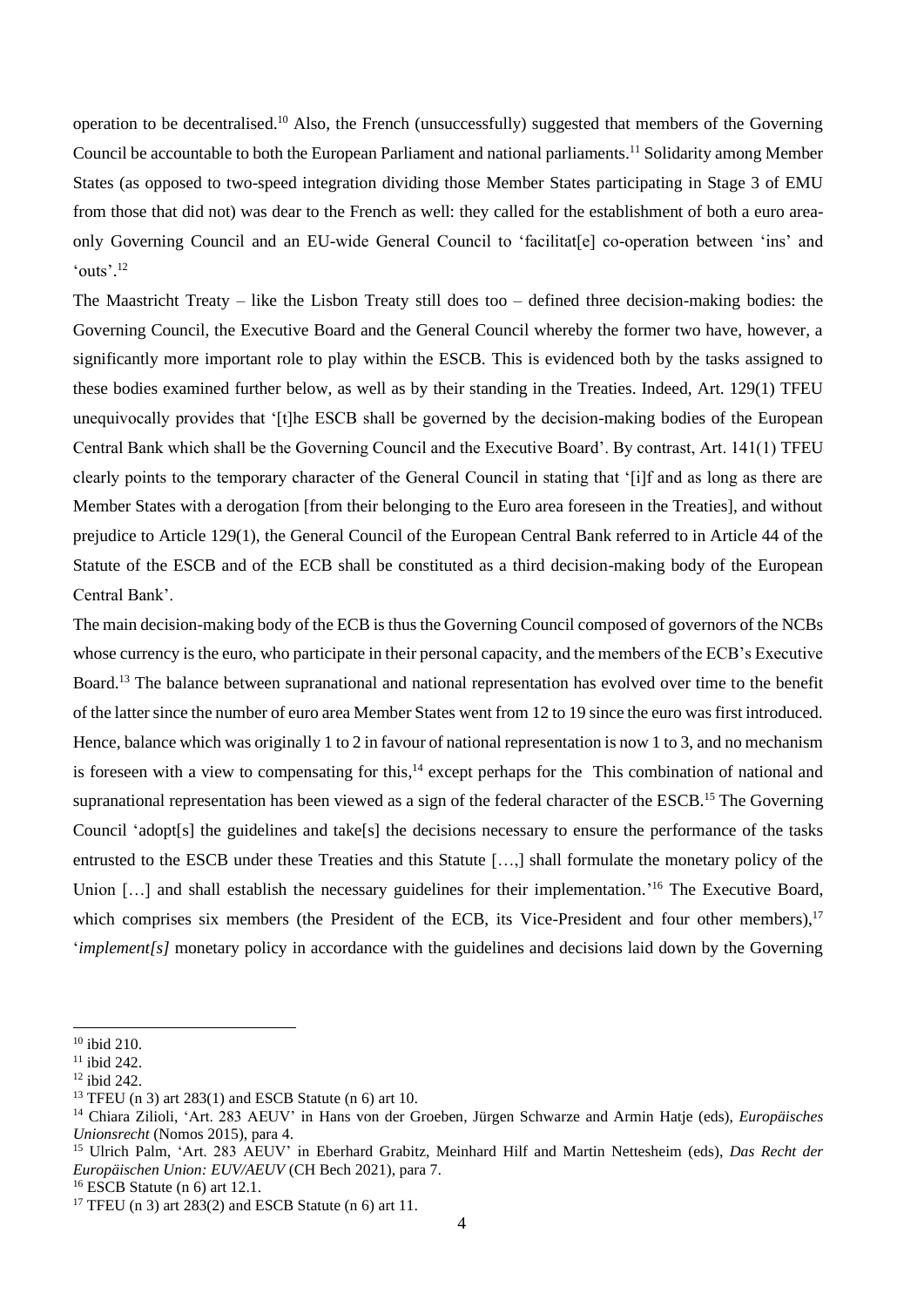Council'.<sup>18</sup> It also prepares the meetings of the Governing Council,<sup>19</sup> and additional powers may be delegated to it if the Governing Council so decides.<sup>20</sup> Lastly, the General Council allows for EU-wide participation as it is composed of the President and the Vice-President of the ECB, and of the governors of all EU NCBs. Although the other members of the Executive Board may participate as well, they have no voting rights.<sup>21</sup> As mentioned, NCB Governors sit in their personal capacity on the Governing Council (this derives from the strict independence they are submitted to). Nonetheless, they are arguably still (and perhaps even increasingly) influenced by their status as the Governors of a *national* institution even when they sit on the Governing Council (see also section IV further below). NCBs indeed remain primarily national institutions, even if they now belong to the Eurosystem, which is composed of the ECB and the NCBs from euro area Member States and which 'conduct<sup>[s]</sup> the monetary policy of the Union'.<sup>22</sup> This means that they have become *national Europeanised institutions* in so far as their actions are strongly influenced by European integration<sup>23</sup> and as they – and not the ECB – shall 'carry out the operations which form part of the tasks of the ESCB' wherever possible,<sup>24</sup> but also with the consequence that (some) of their institutional features are governed by EU rules. For instance, NCBs have to be guaranteed a status of independence,<sup>25</sup> and the duration of the mandate of NCB Governors may not be inferior to five years. Those Governors are also protected from severe national injustices due to their dual status as NCB Governors and members of the Governing Council as is examined more in detail subsequently. The ECB is to be consulted on national legislation in its fields of competence, and it may thus have influence on NCBs by this means.<sup>26</sup> And, of course, NCBs have the duty to implement Governing Council decisions.

All this notwithstanding, NCBs in their quality as *national* institutions play a key role too. The ECB heavily relies on them to gain the information that underpins its monetary policy decisions, and NCBs are strongly involved in the ECB's preparatory bodies considered in the following sub-section.

#### *2. Uncovering the unknown: ECB preparatory bodies*

As mentioned in the introduction, only scarce information is available on the three kinds of Committees that exist within the ECB (Eurosystem/European System of Central Banks (ESCB) committees, *ad hoc*  Committees established by the Governing Council, Audit Committees), and they have attracted close to no

<sup>&</sup>lt;sup>18</sup> ESCB Statute (n 6) art 12.1 (emphasis added).

<sup>19</sup> ibid art 12.2.

<sup>20</sup> ibid art 12.1.

<sup>&</sup>lt;sup>21</sup> TFEU (n 3) art 141 and ESCB Statute (n 6) art 44.

<sup>22</sup> TFEU (n 3) art 282(1).

 $23$  Each Member State indeed has a duty to 'ensure that its national legislation including the statutes of its central bank is compatible with the Treaties and the Statute of the ESCB and of the ECB'; TFEU (n 3) art 131 and ESCB Statute (n 6) art 14.1.

 $24$  ESCB Statute (n 6) art 12.1.

<sup>25</sup> TFEU (n 3) art 130.

<sup>&</sup>lt;sup>26</sup> ibid art 127(4). See for instance: Opinion of the European Central Bank of 30 November 2020 on amendments to the Law on Parliament [2020] (CON/2020/30) concerning the Swedish NCB and Opinion of the European Central Bank of 21 July 2020 on the amendment of the appointment criteria of Banco de Portugal's Governor and other members of the Management Board [2020] (CON/2020/19).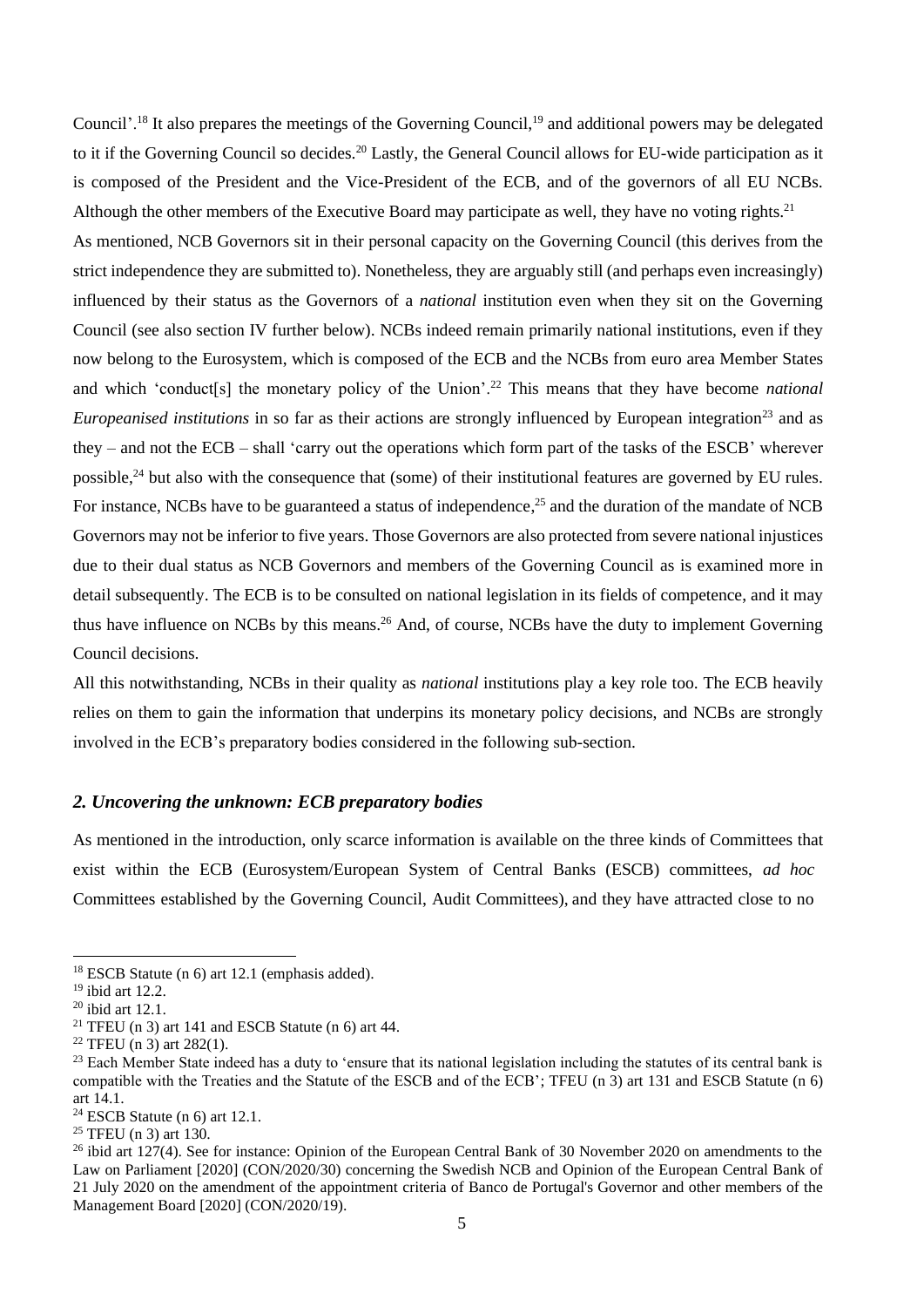academic attention to date.

The existence of the ESCB Committees is recognised in the ECB's Rules of Procedure,<sup>27</sup> and their task is to 'assist in the work of the decision-making bodies of the ECB':<sup>28</sup> they hence 'provide expertise in their fields of competence and facilitate the decision-making process and implementation of decisions'.<sup>29</sup> They report to the Governing Council via the Executive Board, which has the capacity to establish and dissolve them. In the committees, NCBs and the ECB are set on an equal footing being each represented by up to two representatives selected by the NCB governors and the Executive Board, respectively. They are chaired by one of the ECB representatives, and the ECB provides secretarial support.

Both the Governing Council and the General Council may request studies to the Committees, this latter possibility being specifically recognised and further detailed in the General Council's Rules of procedures with a view to defining the involvement of non-euro area NCB representatives. Indeed, the General Council may 'request studies of specific topics by [the ESCB] committees'.<sup>30</sup> Furthermore, '[t]he national central bank of each non-participating Member State may appoint up to two staff members to take part in the meetings of a committee whenever it deals with matters falling within the field of competence of the General Council and whenever the chairperson of a committee and the Executive Board deem this appropriate'.<sup>31</sup> Beyond this, the possibility exists to involve representatives of other EU institutions and bodies and other third parties under the same circumstances.<sup>32</sup>

Considering that only limited information on these Committees is available publicly,<sup>33</sup> the information on the existing committees presented here corresponds to the list published by the Slovenian NCB, and was valid as of 31 December 2016. 34

There are 17 committees which deal both with substantive issues linked to central banking and banking supervision (Accounting and Monetary Income Committee (AMICO), Financial stability Committee (FSC), Market Operations Committee (MOC), Monetary Policy Committee (MPC), Market Infrastructure and Payments Committee (MIPC), Risk Management Committee (RMC)), and with more organisational aspects ( Banknote Committee (BANCO), Committee of Controlling (COMCO), Eurosystem/ESCB Communications

<sup>&</sup>lt;sup>27</sup> Decision of the European Central Bank of 19 February 2004 adopting the Rules of Procedure of the European Central Bank (ECB/2004/2) [2004] OJ L80/33, art 9 (hereafter 'ECB Rules of Procedure').

 $28$  ibid art 9.1.

<sup>&</sup>lt;sup>29</sup> Hanspeter K Scheller, *The European Central Bank: History, Role and Functions* (European Central Bank 2004) 64.

<sup>&</sup>lt;sup>30</sup> ECB Rules of Procedure (n 27) art 9.2 and Decision of the European Central Bank of 17 June 2004 adopting the Rules of Procedure of the General Council of the European Central Bank (ECB/2004/12) [2004] OJ L230/61, art 8 (hereafter 'Rules of Procedure of the General Council').

 $31$  ibid.

<sup>32</sup> ECB Rules of Procedure (n 27) art 9.4.

<sup>&</sup>lt;sup>33</sup> This state of affairs was confirmed by a request for information to the ECB. Exceptions to this are nonetheless the sections of the ECB's website dedicated to the Audit Committee and Internal Auditors Committee < <https://www.ecb.europa.eu/ecb/orga/governance/html/index.en.html> > accessed 21 November 2021, and the information on the Ethics Committee: European Central Bank, *Institutional Provisions: Statute of the ESCB and of the ECB, Rules of Procedures, Ethics Committee, Implementation of Separation* (European Central Bank 2015).

<sup>&</sup>lt;sup>34</sup> National Bank of Slovenia, 'Committees' < <https://www.bsi.si/en/about-us/eurosystem/committees> > accessed 21 November 2021.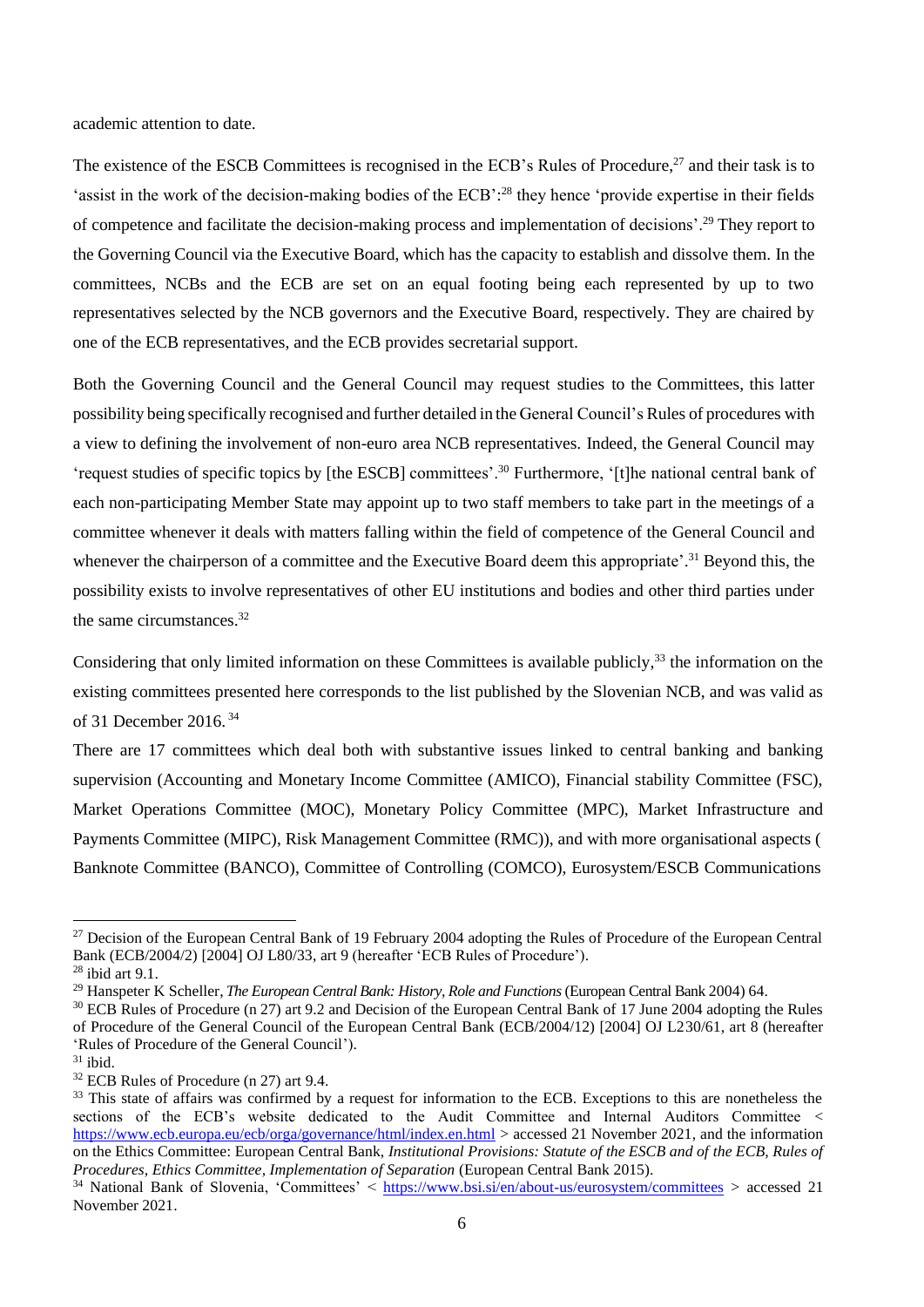Committee (ECCO), Information Technology Committee (ITC), Internal Auditors Committee (IAC), International Relations Committee (IRC), Legal Committee (LEGCO), Organisational Development Committee (ODC)**,** Statistics Committee (STC), Budget Committee (BUCOM), Human Resources Conference (HRC)). Note that the Governing Council may also 'decide to establish ad hoc committees in charge of specific advisory tasks'.<sup>35</sup>

As is evidenced by the above summary, the existing permanent Committees cover very different areas including both substantive and organisational issues. Consequently, they may be expected to fulfil different functions, and may thus be viewed as contributing to a varying (that is, more or less important) degree to the ECB's fulfilling its tasks, and to the ESCB's overall functioning. It is nonetheless impossible to draw more meaningful conclusions amid the absence of more detailed publicly available information.

The Committees' existence arguably corresponds to the need for the ECB's decision-making bodies to receive input from, and coordinate their actions with, the NCBs, which, according to the structure of the ESCB, and as already noted, play a decisive role in the implementation of ECB decisions and in its operations generally. Committees contribute to the channelling of national preferences and, more neutrally, they may be expected to allow for the exchange of information and best practices among NCBs and with the ECB. They do not, as such, a priori respond primarily to other needs, which could include shortage of staff on the ECB's side, but are rather the sign that Governing Council meetings need preparing, and that ECB decisions are largely implemented by NCBs. In view of the important role they play, it would therefore be desirable for more information to be made publicly available. It is indeed understandable that some of the data shared within some of the Committees is sensitive and cannot easily be disclosed, as such disclosure could have adverse economic effects or could constrain the ECB in the conduct of its monetary policy. But it is hard to comprehend why at least the list of committees that currently exist, as well as the list of the topics discussed, would not be published on the ECB's website, particularly because the ECB has been adamant and indeed pro-active in its efforts to increase transparency on its activities.

# **B. The adaptation of the ECB's institutional design to the EBU: increased national influence in the functioning of the ECB?**

Following the decision made by the Member States in 2013 to rely on the possibility opened by Art. 127(6) TFEU to confer some supervisory tasks upon the ECB,<sup>36</sup> the ECB became the main supervisor of EBU credit institutions as part of the Single Supervisory Mechanism (SSM). Nonetheless, it is to fulfil this function in complete independence from its monetary policy and other functions.<sup>37</sup> Its institutional structures thus had to

<sup>35</sup> ECB Rules of Procedure (n 27) art 9a.

<sup>36</sup> Council Regulation (EU) No 1024/2013 of 15 October 2013 conferring specific tasks on the European Central Bank concerning policies relating to the prudential supervision of credit institutions [2013] OJ L287/63 (hereafter 'SSM Regulation').

 $37$  ibid art 25.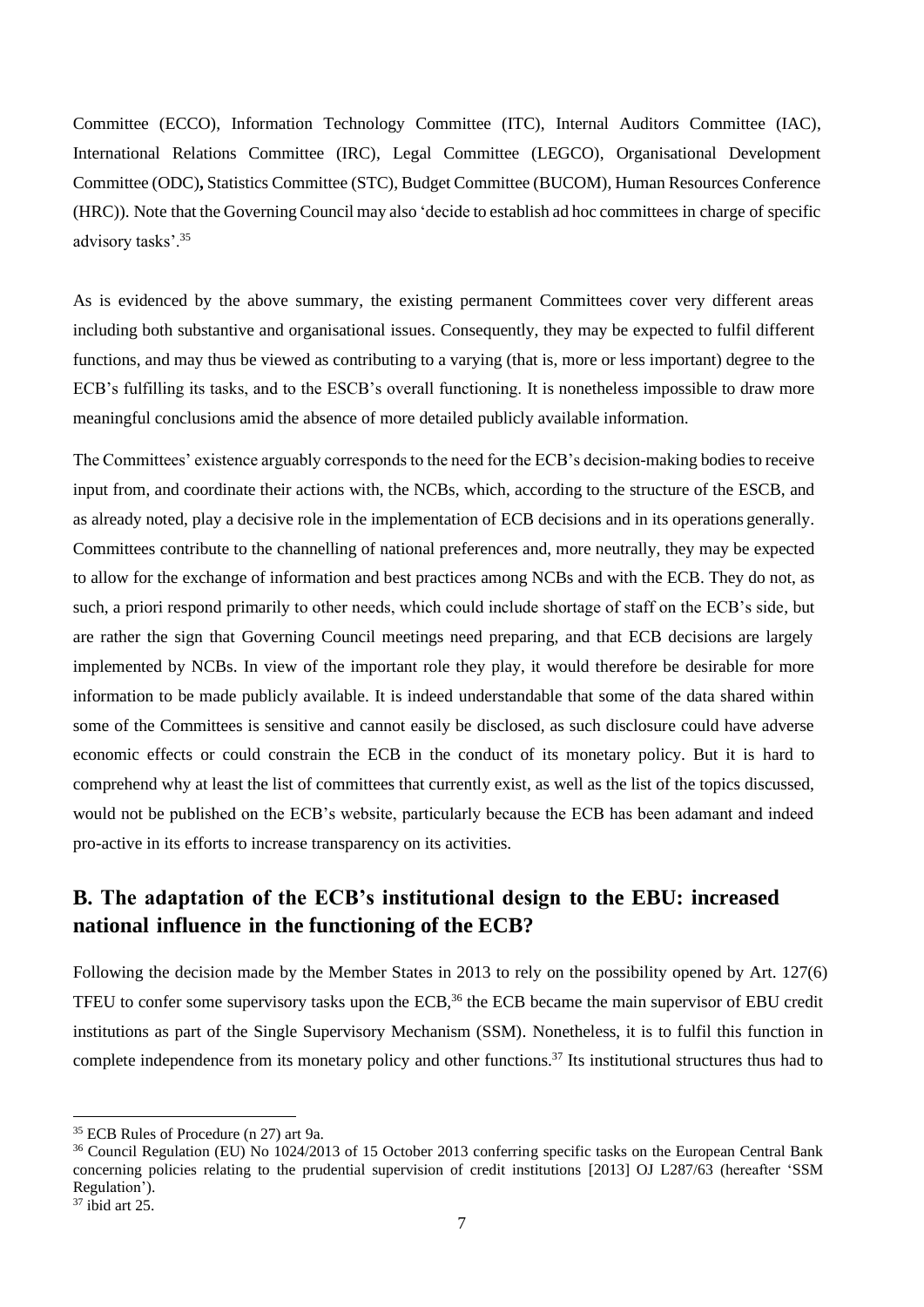be adapted to allow it to perform this new function whilst guaranteeing that this happened independently from the performance of is monetary policy functions. This resulted in the creation of the Supervisory Board (1), in the establishment of Joint Supervisory Teams (2), whilst Common services also exist (3).

#### *1. Supervisory Board*

The Supervisory Board in charge of preparing supervisory decisions is an ECB internal organ established by secondary law<sup>38</sup> (as opposed to the decision-making organs whose basis is found in the Treaties). It is composed of NCA representatives (one per participating Member State), but the participation of those NCBs that are not NCAs is also foreseen.<sup>39</sup> Where that is the case, the national representatives involved share the vote allocated to the Member State in question, but two representatives sit at the table. National representation is hence significantly superior to ECB (that is, supranational) representation which is only ensured by the Chair, the Vice-Chair, and the four additional members. The imbalance between national and supranational representation is even more pronounced than in the Governing Council. Board members shall act in the interest of the Union as a whole,<sup>40</sup> thus they do not seek the individual interests of the Member State they represent. It remains the case that, on the one hand, the voting system in place is less supranational than the one in place today within the Governing Council, and that, on the other hand, NCAs' independence is less strictly guaranteed than the independence of NCBs. More generally, the characteristics of their institutional set up are more left up to the individual Member States than those of NCBs which are in part defined in EU primary law. For what concerns the applicable voting arrangements, each member of the Supervisory Board has one vote, and 'decisions shall be taken by a simple majority of its [the Supervisory Board's] members. [….] In case of a draw, the Chair shall have a casting vote'.<sup>41</sup> In contrast to this, each member of the Governing Council has one vote too (so there is no weighing mechanism either in most cases). However, since the total number of members of the Governing Council now exceeds 21, a rotating system is in place.<sup>42</sup> As to the NCAs' requirement of independence and institutional settings, they are defined in Art. 19 SSM Reg. (independence), the ECB Code of Conduct for the Members of the Supervisory Board,<sup>43</sup> and in the Capital Requirements Directive (CRD IV).<sup>44</sup> As such, NCAs, too, have become *national Europeanised institutions*. However, the applicable rules are less stringent than those defining the characteristics applicable to NCBs. In accordance with article 4(4) CRD IV, 'Member States shall ensure that the competent authorities have the expertise, resources, operational capacity, powers and independence necessary to carry out the functions relating to prudential supervision, investigations and penalties set out in this Directive and in Regulation (EU) No 575/2013'. They 'shall ensure that the functions

<sup>38</sup> ibid art 26.

 $39$  ibid art 26(1).

 $40$  ibid art 26(1).

 $41$  ibid art 26(6).

 $42$  ESCB Statute (n 6) art 10(2).

<sup>43</sup> Code of Conduct for the Members of the Supervisory Board of the European Central Bank [2015] OJ C93/2.

<sup>44</sup> Directive 2013/36/EU of the European Parliament and of the Council of 26 June 2013 on access to the activity of credit institutions and the prudential supervision of credit institutions and investment firms, amending Directive 2002/87/EC and repealing Directives 2006/48/EC and 2006/49/EC [2013] OJ L176/338, art 4 (hereafter 'CRD IV').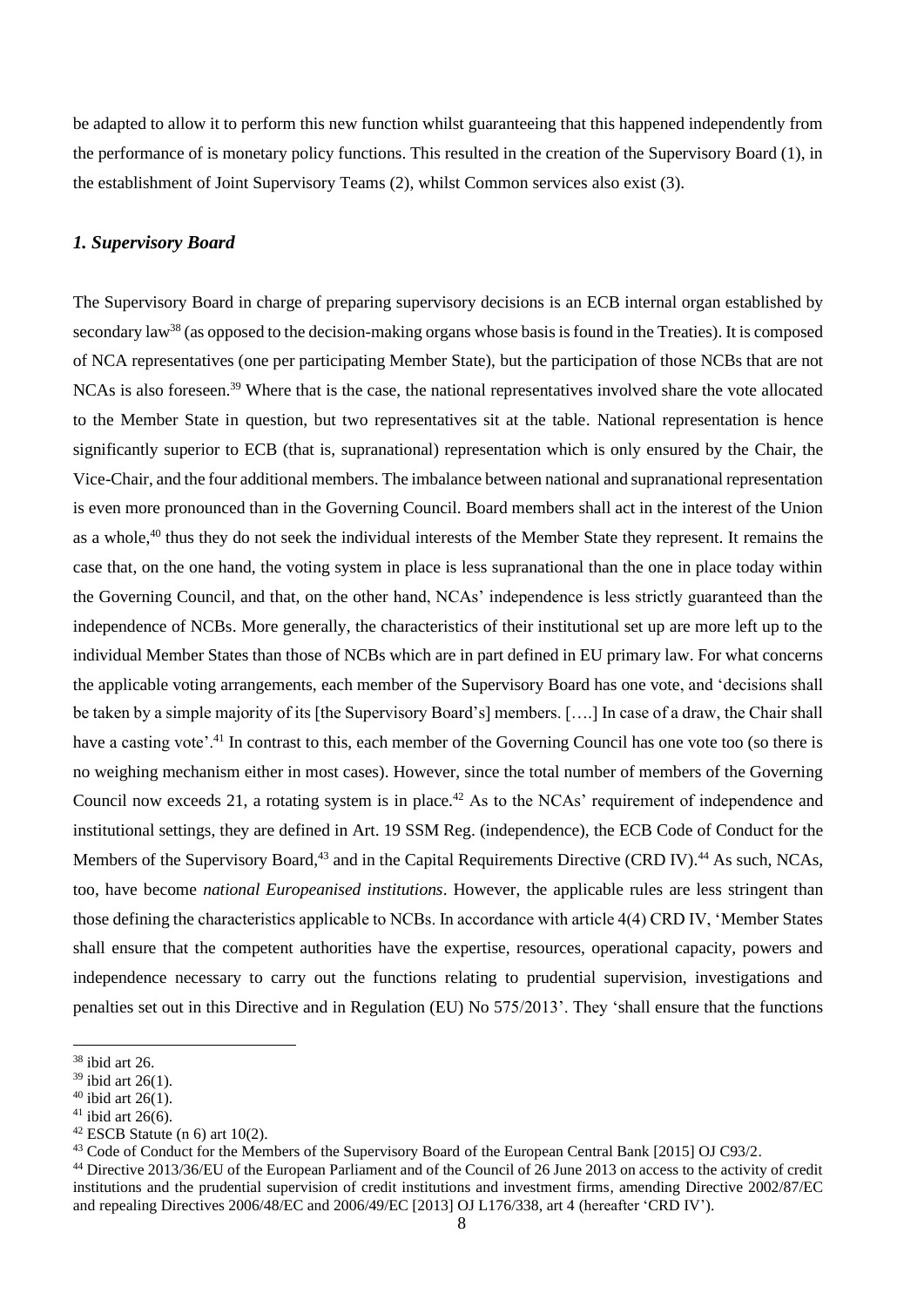of supervision pursuant to this Directive and to Regulation (EU) No 575/2013 and any other functions of the competent authorities are separate and independent from the functions relating to resolution',<sup>45</sup> and adequate cooperation between NCAs and National Resolution Authorities shall be guaranteed.<sup>46</sup> However, these provisions leave ample margin of (national) discretion to the Member States. Whilst this is certainly in line with the duty set on the Union to respect its Member States' constitutional identities recognised in Art. 4(2) Treaty on the EU, and allows Member States to define their institutional structures in the way that is most suitable to their individual institutional setting and (political) traditions, this is also likely to lead to important differences and perhaps even to some shortcomings. For instance, the limited independence of the Austrian and the German NCAs, FMA and BaFin, from their government could be criticised,<sup>47</sup> and in any case confirms that the national component is stronger within the Supervisory Board than it is within the Governing Council. The fact that numerous NCBs – that are shaped by more stringent EU obligations – act as NCAs may not be obviated. As a consequence of this, the attribution of supervisory tasks to the ECB following the establishment of the SSM points to the ECB's institutional structure having arguably become less supranational, or at least more prone to national influence, than had previously been the case when it was only in charge of the conduct of the EU's monetary policy even if in this domain as well, the national component has become stronger as a result of the growing number of NCB governors sitting on the Governing Council. This numerical superiority does not necessarily mean that the influence of the single governors has been reinforced however. The rotating system could point in the opposite direction, and the secrecy of the deliberations within the Governing Council makes it impossible to draw definite conclusions in this regard. We also observe varying dynamics because of the attribution of supervisory powers to the ECB: on the one hand, the centralization of supervisory tasks with the ECB is a clear sign of supranationalization within the EU. On the other hand, however, compared to the ECB's internal bodies devoted to monetary policy, the internal institutional structure of the ECB in the supervisory pillar is arguably less supranational, in the sense that it could be more prone to national influence. This tendency is confirmed by the composition of the Steering Committee, which is tasked with supporting the Supervisory Board's activities.<sup>48</sup> Indeed, it is formed by the Supervisory Board's Chair, its Vice-Chair, one ECB representative and five NCA representatives designated on a rotating basis; the national component is stronger than it is in the Executive Board, which supports the Governing Council, as the latter is composed of six supranational representatives, that is NCB representatives do not take part in it. This difference may nonetheless be justified by the fact that the conduct of the EU's monetary policy has been attributed to the Union in full, whereas banking supervision is a shared competence that is exercised jointly by EU and national authorities, as examined in the next paragraph.

 $45$  ibid art  $4(7)$ .

 $46$  ibid art  $4(8)$ .

<sup>&</sup>lt;sup>47</sup> See on this: European Banking Authority, 'EBA Report on the Supervisory Independence of Competent Authorities'<br>(EBA Report no 29, 18 October 2021) (EBA Report no 29, 18 October 2021) < [https://www.eba.europa.eu/sites/default/documents/files/document\\_library/Publications/Reports/2021/1022092/EBA%2](https://www.eba.europa.eu/sites/default/documents/files/document_library/Publications/Reports/2021/1022092/EBA%20report%20on%20supervisory%20independence%20of%20competent%20authorities.pdf) [0report%20on%20supervisory%20independence%20of%20competent%20authorities.pdf](https://www.eba.europa.eu/sites/default/documents/files/document_library/Publications/Reports/2021/1022092/EBA%20report%20on%20supervisory%20independence%20of%20competent%20authorities.pdf) > accessed 21 November 2021.  $48$  SSM Regulation (n 36) art 26(10).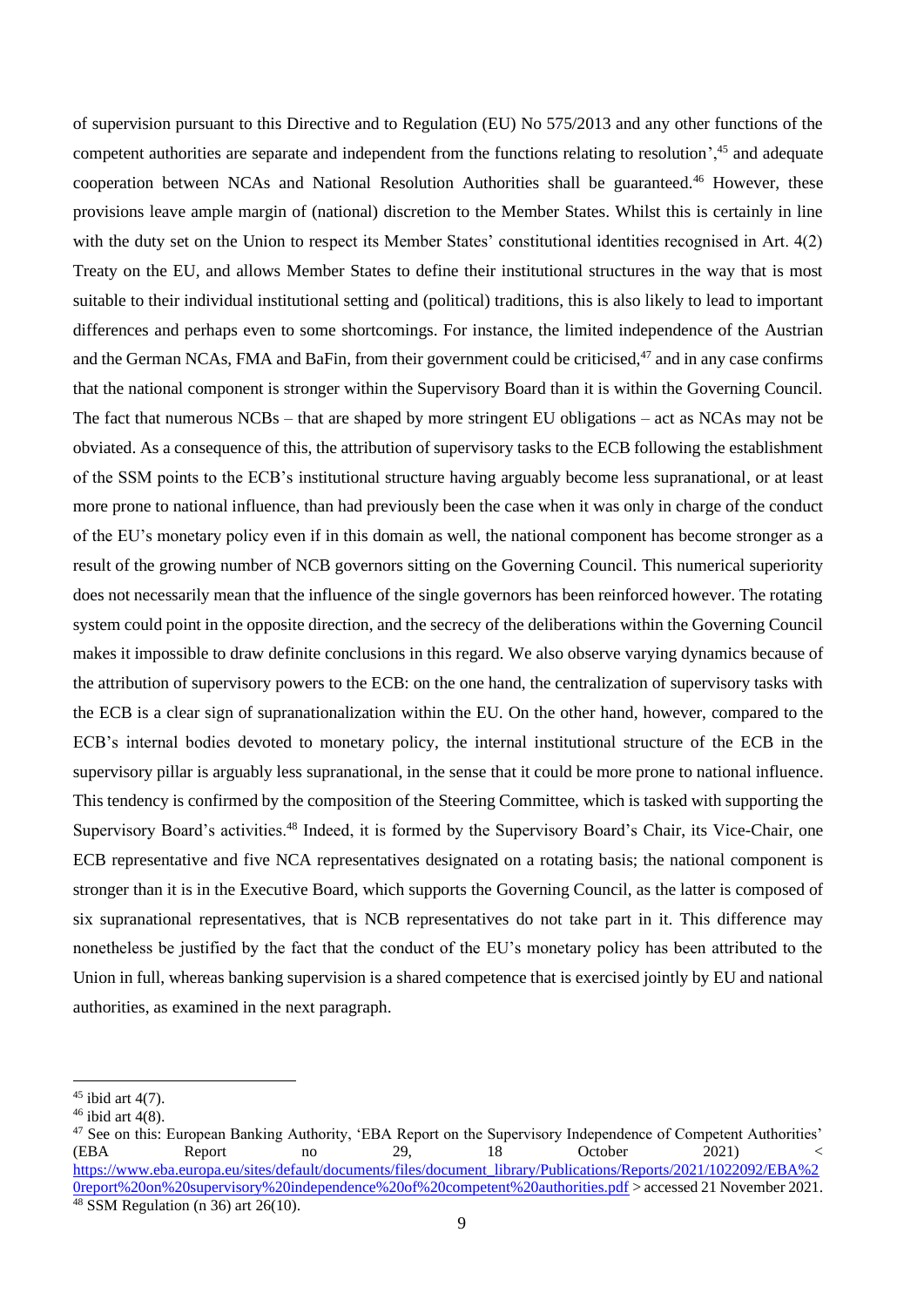#### *2. A strong role for NCAs: Joint Supervisory Teams<sup>49</sup>*

As noted above, the SSM is composed of both the ECB and the NCAs, which play an important role in its functioning. This is the case for two main reasons. First, NCAs remain primarily responsible for the fulfilment of certain tasks (for instance, they supervise Less Significant Institutions (LSIs) and may be instructed by the ECB to perform certain tasks).<sup>50</sup> Second, they participate in Joint Supervisory Teams (JSTs).

These Teams are composed of both ECB and NCA officials.<sup>51</sup> They were created with a view to supporting the ECB, which, arguably, could not exercise the day-to-day supervision of all SIs directly and on its own, both on the ground of insufficient staffing and on the ground of insufficient knowledge of the individual banking sectors and supervisory cultures. Their tasks include *inter alia* the conduct of the Supervisory Review and Evaluation Process (SREP) for SIs, the participation 'in the preparation of a supervisory examination programme to be proposed to the Supervisory Board', the implementation of said programme and any ECB supervisory decision, the co-ordination with on-site inspections teams in the implementation of the programme, and the liaison with the NCAs.<sup>52</sup>

JSTs allow the ECB to benefit from the NCAs' national experience,<sup>53</sup> thereby insufflating a national dimension to the SSM, one that comes in addition to the already significant national dimension inherent in the SSM's institutional structure within the ECB outlined above. This notwithstanding, it remains the case that the ECB keeps the upper hand (as it should be in view of the ultimate responsibility it bears for the prudential supervision of SIs): Even if NCAs may appoint the person(s) of their choosing to become part of a particular JST,<sup>54</sup> the ECB keeps the control over this as it 'may require the NCAs to modify the appointments they have made if appropriate for the purpose of the composition of a joint supervisory team'.<sup>55</sup> This provision interestingly leaves ample margin of discretion to the ECB in its application, and the Supervisory Board's Rules of procedure do not shed any light on this aspect.

#### *3. ECB decision-making bodies and Shared services*

Despite the creation of specific independent structures for the conduct of prudential supervision within the ECB, the separation between the supervisory and the monetary policy functions is nonetheless not absolute (and rightfully so).

<sup>49</sup> See also chapter 8 by Federico Della Negra and Gianni Lo Schiavo, in this volume.

<sup>&</sup>lt;sup>50</sup> See for a critical stance on the allocation of supervisory powers between the ECB and the NCAs within the ECB: Raffaele D'Ambrosio, 'Single Supervisory Mechanism: Organs and Procedures' in Mario P Chiti and Vittorio Santoro (eds), *The Palgrave Handbook of European Banking Union Law* (Palgrave Macmillan 2019) 165ff.

 $51$  Regulation (EU) No 468/2014 of the European Central Bank of 16 April 2014 establishing the framework for cooperation within the Single Supervisory Mechanism between the European Central Bank and national competent authorities and with national designated authorities (SSM Framework Regulation) (ECB/2014/17) [2014] OJ L141/1, arts 3 and 4 (hereafter 'SSM Framework Regulation').

 $52$  ibid art  $3(2)$ .

<sup>53</sup> Gianni Lo Schiavo, 'Il ruolo della BCE' in Mario P Chiti and Vittorio Santoro (eds), *L'Unione bancaria europea* (Pacini Giuridica 2016) 218.

<sup>54</sup> SSM Framework Regulation (n 51) art 4(2).

 $55$  ibid art 4(3).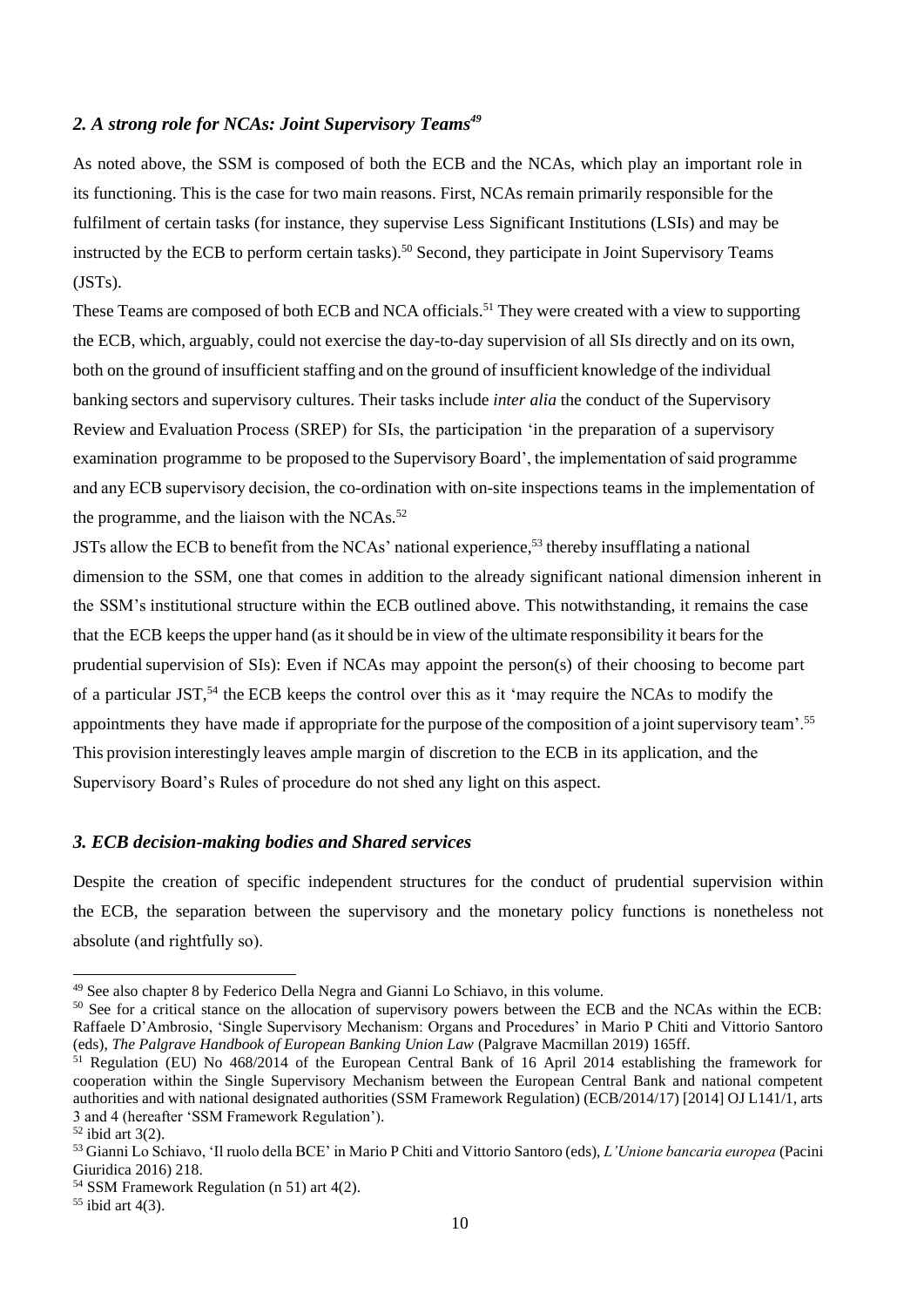This is so because the Governing Council remains in charge of approving the Supervisory Board's decision following a non-objection procedure, but also because some of the services of the ECB are shared between both functions.

As noted above, the decision-making bodies of the ECB are defined in the Treaties such that the Supervisory Board alone could not make supervisory decisions. The euro area-wide dimension brought about by the consent procedure by the Governing Council may nonetheless be viewed as limited, considering that it is not a decision*making* procedure proper, but one that essentially takes the Governing Council's consent as the course of action by default. Hence, the Supervisory Board has been viewed as having 'a certain *de facto* decision-making power in the field of banking supervision'.<sup>56</sup>

On the other hand, shared services 'providing support to both the monetary policy and the supervisory function [may be established] in order to ensure that these support functions are not duplicated, thus helping to guarantee the efficient and effective delivery of services'.<sup>57</sup> Despite being shared services, '[d]ivisions dedicated to supervisory tasks have been established within several 'shared service' business areas'.<sup>58</sup> The existence of these shared services hence corresponds to an attempt to minimise unnecessary bureaucratic structures, and does not affect the supranational nature of the ECB (support) services in question.

In summary, whereas the creation of these shared services or the involvement of the Governing Council in supervisory decisions may not necessarily significantly affect the balance between the national and the supranational components within the ECB, the same may not hold true of the addition of the supervisory pillar itself and the creation of the Supervisory Board and the JSTs it has demanded. In fact, other developments witnessed over the past two decades beg the question whether the national component has not grown significantly within the ECB; the next section is thus devoted to this matter.

#### **III. Has the national component within the supranational ECB grown larger?**

Having now mapped the features of the ECB's institutional structures in both the area of monetary policy as well as in supervisory matters, and thus how the ECB's institutional structure generally has evolved since it started to function two decades ago, the question that remains is whether, on the whole, the ECB (and perhaps also the ESCB) should be viewed as having become more or less supranational an EU institution (or a System) over time, in the sense that the balance between national and supranational influence has shifted in favour of the former.

As is shown in the next sub-sections, what emerges is rather a mixed picture for there are arguments that point both to the ECB's having become more nationally-oriented and to its being more (or as equally as ever)

<sup>56</sup> Raffaele D'Ambrosio, 'Single Supervisory Mechanism: Organs and Procedures' in Mario P Chiti and Vittorio Santoro (eds), *The Palgrave Handbook of European Banking Union Law* (Palgrave Macmillan 2019) 159.

<sup>57</sup> Decision of the European Central Bank of 17 September 2014 on the implementation of separation between the monetary policy and supervision functions of the European Central Bank (ECB/2014/39) [2014] OJ L300/57, art 3(4). <sup>58</sup> ibid Recital 11.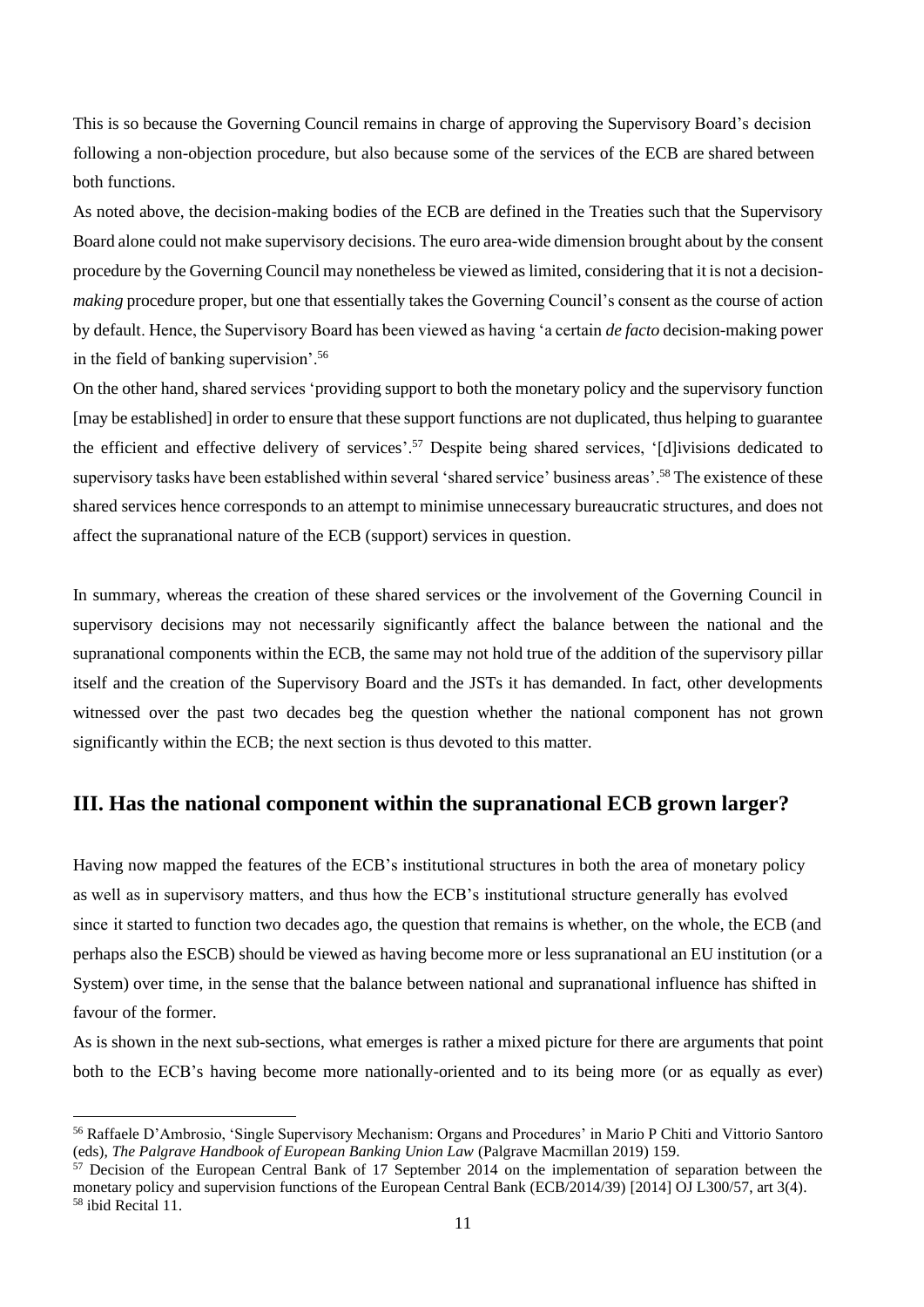supranational. This is the result of the representation of national interests having become stronger within the ECB's institutional structures (A), and of its national component having become more salient in practice (B). The reinforcement of the ECB's supranational character by means of recent EU judicial decisions nonetheless stands in stark contrast to these tendencies speaking in favour of enhanced national influence (C).

### **A. Enhanced representation of national interests in the ECB's institutional structure proper**

In terms of the elements that point to the ECB's institutional structure having allowed for national interests to become more strongly represented,<sup>59</sup> the first element that bears mentioning is the enlargement of the euro area and the subsequent growth in the number of NCB governors who now very significantly outnumber Executive Board members in the Governing Council. Second is the addition of the supervisory pillar. As shown, the creation of the banking supervision pillar has undoubtedly brought about an influx of national positions. This is so because of the structural features mentioned above (that is, the composition of the Supervisory Board and NCAs' characteristics; the composition of the Steering Committee and the existence and the importance of the JSTs), but also because of the idea that the Supervisory Board appears to abide by a logic that is closer to that of an EU agency (i.e. the coordination of national positions) than is the case within the supranational Governing Council. As has been noted, '[t]he SSM constitutes a 'system of financial supervision composed by the ECB and national competent authorities of participating Member States' (Article 2 para. 9 of Council Regulation 1024/2013 [SSM-Regulation]). This administrative network is comparable to those coordinated by some European agencies (the EFSA, the ECHA, the ESAs and the Single Resolution Board [SRB]), but its organisation is, due to the strong powers of intervention of the ECB vis-à-vis the [individual] national authorities, certainly more hierarchical than that of the latter.' 60

In any case, the (necessary and welcome) existence of the JSTs composed of both ECB and national officials, on which the ECB is dependent in the conduct of its supervisory tasks are means for the Member States to channel their preferences in a way that is stronger than the influence NCBs can exercise in the conduct of monetary policy, not least because of the important differences that still exist among the single national supervisory cultures, and because of the high degree of differentiation of all kinds that remains within the EBU, for instance vertically as NCAs supervise LSIs autonomously.<sup>61</sup> This strong national character of the SSM characterized by the fact that decisions are made for individual (national) credit institutions also justifies, for instance, the original democratic accountability mechanisms in place, whereby national parliaments may directly hold ECB representatives to account by inviting them to

<sup>&</sup>lt;sup>59</sup> At least collectively. As noted previously, whether this is true of individual NCBs or Member States is unclear.

<sup>60</sup> Paul Weismann, 'The Supervisory Board of the ECB: An Agency-Like Body to Stabilise the Banking Sector?' in Johannes Pollak and Peter Smolinski (eds), *The role of EU agencies in the Eurozone and migration crisis: Impact and future Challenges* (Palgrave Macmillan 2021) 80.

<sup>61</sup> See on this Chiara Zilioli and Karl-Philipp Wojcik (eds), *Judicial review in the European Banking Union* (Edward Elgar 2021) especially. Chiara Zilioli and Karl-Philipp, 'European Banking Union: A giant step towards European integration and a challenge for judicial review' in Chiara Zilioli and Karl-Philipp Wojcik (eds), *Judicial review in the European Banking Union* (Edward Elgar 2021) 1-15.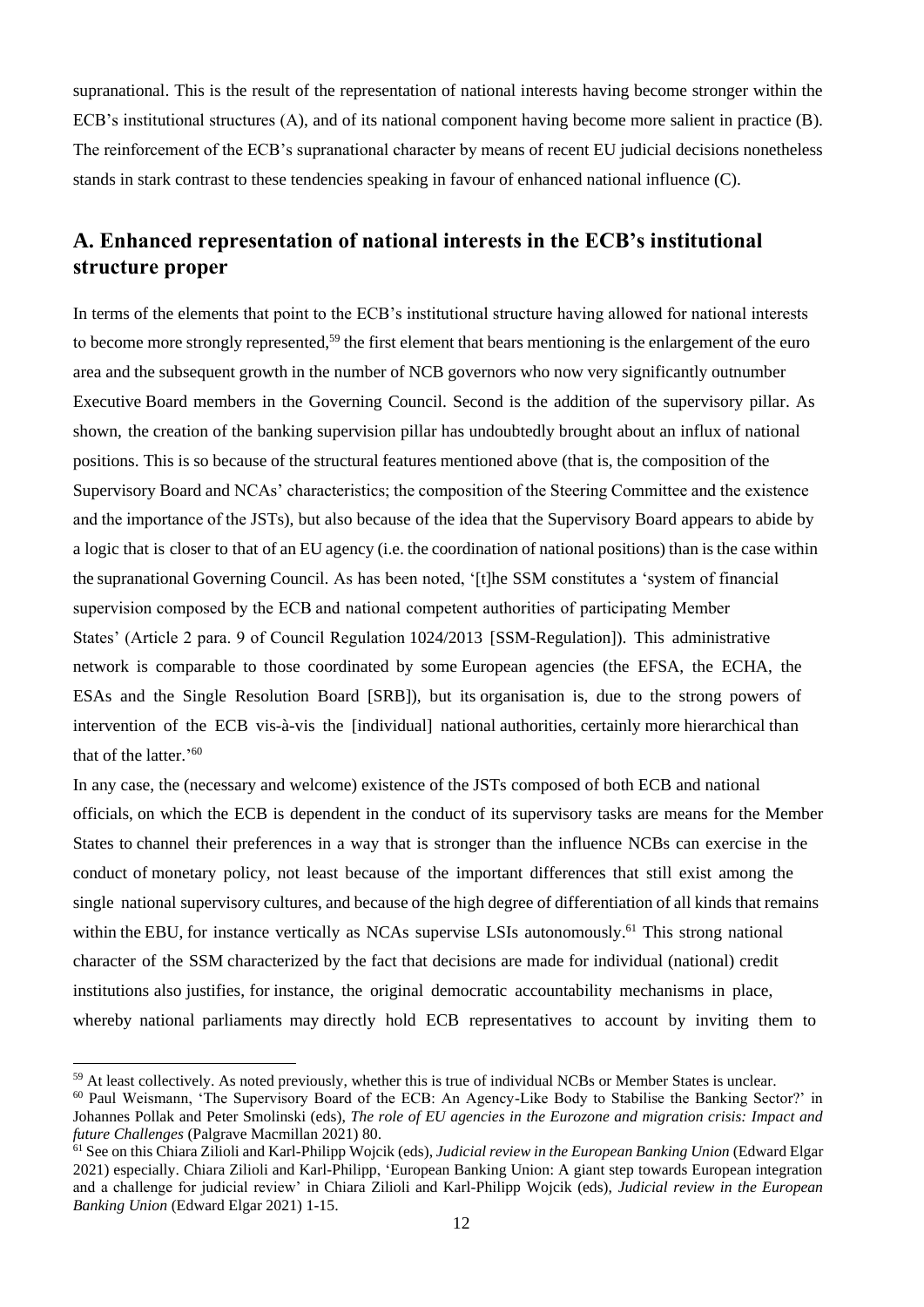appear before them under certain circumstances together with a representative of their respective NCA.<sup>62</sup> This possibility represents the first time ever that a *national* institution may directly exercise accountability functions on an *EU* institution.

A further illustration of the (controversial yet undoubtedly important) role national institutions possess within the SSM can be found in the outcome of the judicial disputes brought before the Court of Justice and the German Federal Constitutional Court whose main object is yet to be fully settled. On the occasion of the *L-Bank case*, <sup>63</sup> the General Court stated that 'exclusive competences [have been] delegated to the ECB [by the Council, and that these have] to be implemented within a decentralised framework, rather than having a distribution of competences between the ECB and the national authorities in the performance of the tasks referred to in Article 4(1) of that regulation [SSM Reg.]'. <sup>64</sup> This interpretation was later confirmed by the Court of Justice which unequivocally found on appeal that 'the ECB is 'exclusively competent' to carry out, for prudential supervisory purposes, the tasks listed in Article 4(1) in relation to 'all' credit institutions established in the participating Member States, without drawing a distinction between significant institutions and less significant institutions', and that '[t]he national competent authorities […] assist the ECB in carrying out the tasks conferred on it by Regulation No 1024/2013, by a decentralised implementation of some of those tasks in relation to less significant credit institutions'.<sup>65</sup> By contrast, the *Bundesverfassungsgericht*, while generally agreeing with the Court of Justice's interpretation and not finding the creation of the EBU to be unlawful, still came to a more ambiguous conclusion in the *European Banking Union case*. <sup>66</sup> It bears the potential for a new conflict between the Federal Constitutional Court and the EU to arise in the future, and thus deserves to be quoted at length here. The Federal Court indeed posited that:

'Even with regard to the SSM Regulation, the national supervisory authorities ultimately retain important tasks and powers relating to banking supervision […]. They carry out these tasks based on Member State competences and not as a result of a re-delegation of competences that had been conferred on the ECB […]. According to the allocation of tasks between the ECB and the national supervisory authorities as laid down in the SSM Regulation, the latter remain competent for significant elements of the supervision of individual credit institutions […]. All tasks and powers not conferred on the ECB remain with the national authorities […]. A re-delegation of EU administrative tasks would require that all supervisory tasks had been fully conferred on the ECB, which is evidently not what the SSM Regulation provides; otherwise, it would amount to an ultra vires act […]. Under Art. 127(6) TFEU, it is only possible to confer "specific tasks" relating to banking supervision on the ECB. Thus, the ECB's competences are limited to precise and clearly defined areas of banking supervision. Art. 127(6) TFEU does not allow a full conferral of banking supervision […]; consequently, the Member

<sup>64</sup> Landeskreditbank case (2017) (n 63) para 54 later confirmed by the Court of Justice.

<sup>65</sup> Landeskreditbank case (2019) (n 63) paras 37 and 41.<br><sup>66</sup> BVerfG, Judgement of the Second S

<sup>62</sup> SSM Regulation (n 36) art 21. See on the use of this mechanism in practice: Diane Fromage, *Changing parliaments in a changing European Union: The role of national legislatures in larger Member States* (Hart forthcoming).

<sup>63</sup> Case T-122/15 *Landeskreditbank Baden-Württemberg – Förderbank v European Central Bank* [2017] EU:T:2017:337 (hereafter 'Landeskreditbank case (2017)') and Case C-450/17 P *Landeskreditbank Baden-Württemberg – Förderbank v European Central Bank* [2019] EU:C:2019:372 (hereafter 'Landeskreditbank case (2019)').

<sup>66</sup> BVerfG, Judgement of the Second Senate of 30 July 2019 no 2 BvR 1685/14 ECLI:DE:BVerfG:2019:rs20190730.2bvr168514.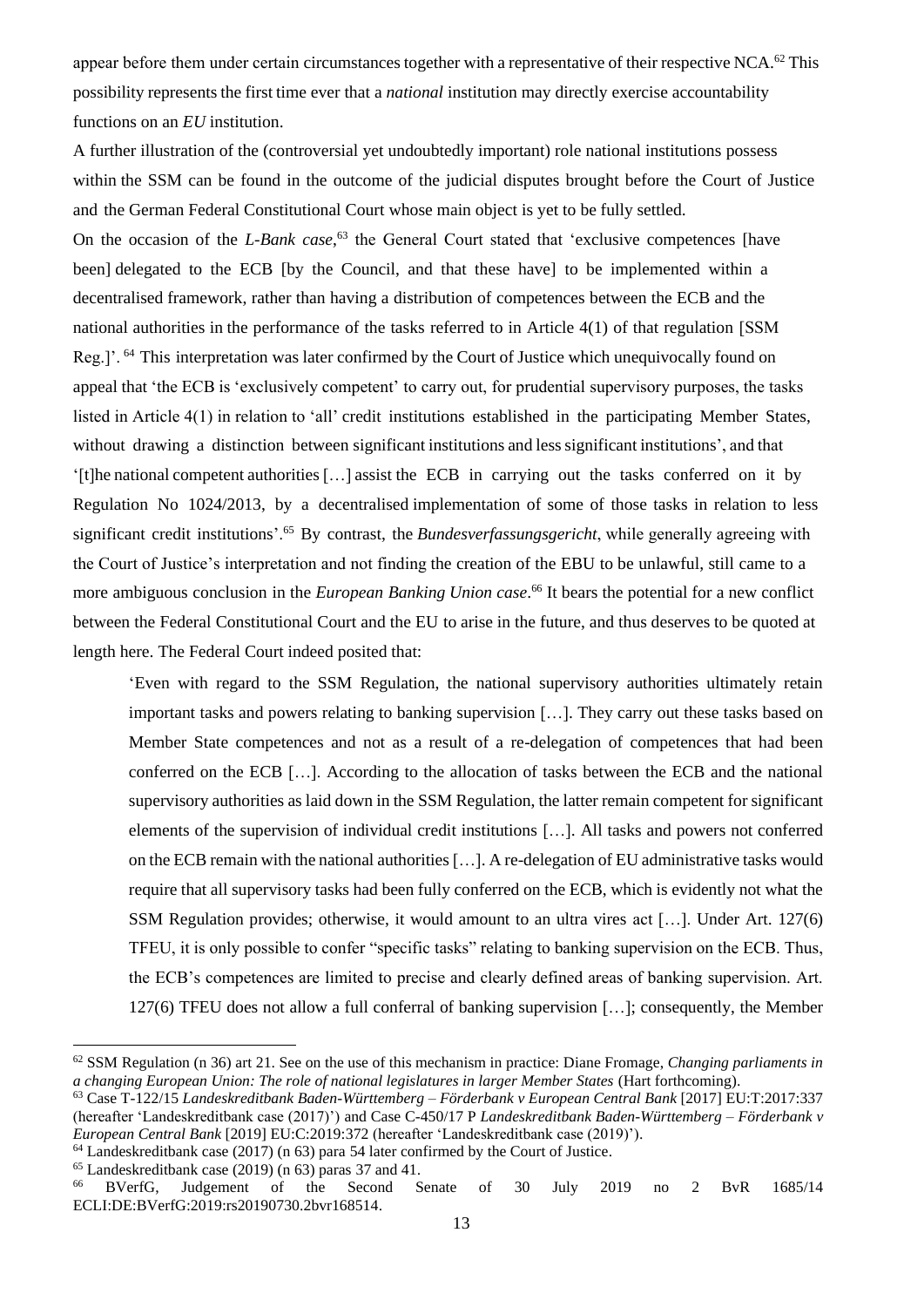States retain the competence for all tasks and powers that are not conferred on the ECB under the SSM Regulation. [...] A re-delegation of EU administrative tasks would require that all supervisory tasks had fully been conferred on the ECB, which is specifically not what the SSM Regulation provides.' 67

As is obvious, the Court of Justice's and the Constitutional Court's views on the role and standing of national authorities and the ECB within the SSM differ, although the Court of Justice's interpretation is naturally the only valid one within the EU legal order. In particular, according to the Court of Justice, the creation of the SSM has led to prudential supervision being the sole responsibility of the supranational ECB, although national influence remains strong. In contrast, according to the Federal Constitutional Court national influence is strong, not only because of the role NCAs play within the ECB and the JSTs but also because NCAs themselves remain primarily responsible of the supervision of Less Significant Institutions. In any event, these judicial disputes both confirm the key role played by NCAs in the SSM, a role which may further be inferred from the fact that the ECB's authority vis-à-vis NCAs is more limited than the authority it possesses vis-à-vis NCBs in the area of monetary policy.

The addition of the supervisory pillar may thus be viewed as having increased the national component inherent to the ECB's structures. Beyond this, it may be argued that also in the field of monetary policy practice over the past decade has pointed towards the emergence of publicly-expressed discrepancies with the supranational decision taken by the Governing Council; this trend is considered next.

### **B. The potential reinforcement of the national dimension in practice**

Before looking into this issue, it must admittedly first be acknowledged that the supranational character of the ECB in the field of monetary policy was strengthened during the euro area crisis when decisions started to be taken by majority voting whereas consensus had been the norm until then. It was also undoubtedly, and strongly, reinforced following the change in the applicable voting rule within the Governing Council that intervened after the accession of the nineteenth euro area Member State.

As has been noted:

Following long debates,<sup>68</sup> '[i]n another evolutionary step transforming the ECB's initial setup [of the Treaty of Maastricht, which had established the principle of 'one member, one vote'], the Treaty of Nice therefore called for a revision of the Governing Council's decision-making procedures. In March 2003, the Governing Council introduced a rotation system, in which NCB governors would receive voting weights as a function of their economic significance, once the number of governors (or, equivalently, euro area countries) reached 15. In December 2008, the ECB decided to postpone the actual implementation of the reform until the number of governors reached 18.'<sup>69</sup>

This reform responded to the need to ensure that decisions could still be made by the Governing Council as it

<sup>67</sup> ibid paras 183-187.

<sup>&</sup>lt;sup>68</sup> Peter Stella and Jerome Vandenbussche, 'Governance and Monetary policy decision-making at the ECB' in Jakob de Haan and Helge Berger (eds), *The European Central Bank at ten* (Springer 2010) 143.

<sup>69</sup> Jakob de Haan and Helge Berger, 'Introduction' in Jakob de Haan and Helge Berger (eds), *The European Central Bank at ten* (Springer 2010) 8.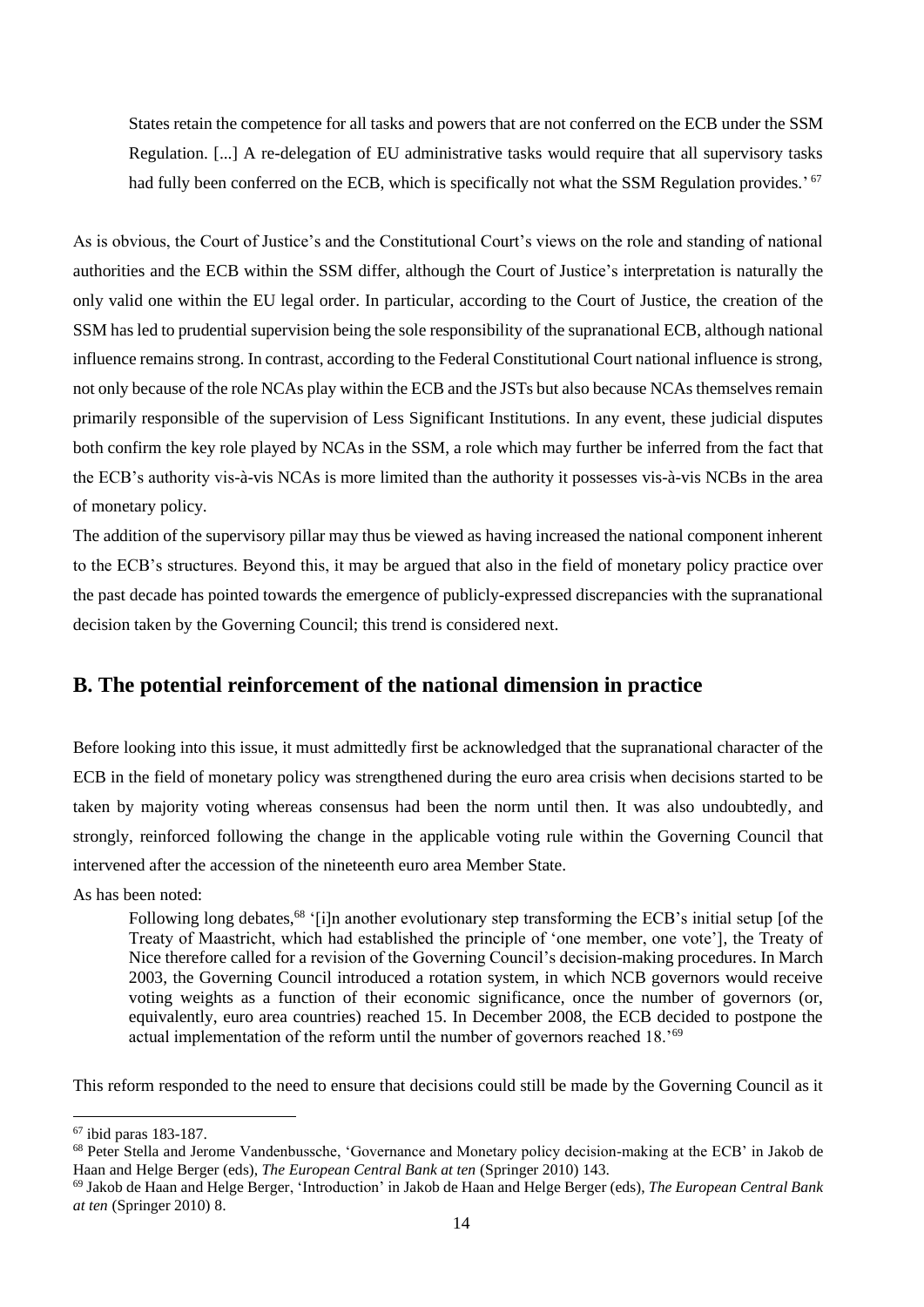was deemed that the group of 33 representatives that would have eventually been able to cast a vote (six members of the Executive Board and 27 NCB governors) would have been unable to come to an agreement.<sup>70</sup> The introduction of the rotating system in place today undeniably makes the structure of the main decisionmaking body of the ECB more supranational. At the same time however, it should not be forgotten that personal and even critical views on the ECB's monetary policy are now regularly made public by individual NCB governors indeed. <sup>71</sup> Admittedly, these may be the expression of disagreements on the way in which the monetary policy is conducted in general, or discontent inspired by the impact of the euro area monetary policy on the Member State of respective governors. The question may naturally also be asked whether the rise in the (public) opposition expressed by some Governing Council members was provoked by the reform of the voting rules that resulted in more supranationalism being the rule.<sup>72</sup> It is certainly hard to determine what may have prompted this trend, especially considering that it intervened at a time when the ECB was called to play a much more active and indeed political role to preserve the common currency after the outbreak of the Global Financial Crisis. This is also a period characterised by a significant change in the way in which it conducts its monetary policy,<sup>73</sup> whereby the ECB has had to resort to unconventional monetary policy instruments. These, in turn, have significant economic effects, which have adversely affected the various Member States resulting in controversies and judicial disputes.<sup>74</sup> Regardless of what the trigger for the public expression of disagreements may have been, that is whether it is the change in the voting arrangements within the Governing Council or whether it is the resort by the ECB to unconventional monetary policy and its more active and less neutral role, it remains the case that the recurrent public expression of disagreements, or at least of public opinions, constitutes a very dangerous development. This is so because it goes counter to the principle of ECB independence, which justifies the non-publicity of Governing Council proceedings. As has been noted, 'the [ESCB] Statute does not permit publication of the individual voting of the members of the Governing Council because, rather than contribute to further transparency, this would jeopardise the independence of its members, since they would then be more likely to come under national or other pressure'.<sup>75</sup> In expressing their opinion publicly, Governing Council members *de facto* risk jeopardizing the protection afforded to them by the ESCB

<sup>70</sup> ibid.

 $<sup>71</sup>$  A recent illustration of this phenomenon may, for example, be found in Bundesbank's governor statement in favour of</sup> a potential tightening of the ECB's monetary policy. Jens Weidmann, 'Erfolgsgeschichte Soziale Marktwirtschaft – mit Rat und Tat in die Zukunft' (Speech at the 70th anniversary of the German Economic Institute, Frankfurt am Main, 27 May  $2021$   $<$ 

https://www.iwkoeln.de/fileadmin/user\_upload/Institut\_der\_deutschen\_Wirtschaft/Veranstaltungen/2021/70\_Jahre\_IW\_ Festrede\_Jens\_Weidmann.pdf > accessed 21 November 2021.

 $72$  This remark is owed to Klaus Tuori whom I thank for it (as well as for the discussion on this topic).

<sup>73</sup> See also chapter 2 by Vestert Borger and chapter 3 by Klaus Tuori, in this volume.

<sup>74</sup> As illustrated most notably by the *Gauweiler and Weiss judgements* (Case C-62/14 *Gauweiler and Others v Deutscher Bundestag* [2015] EU:C:2015:400 and Case C-493/17 *Proceedings brought by Heinrich Weiss and Others* [2018] EU:C:2018:1000, respectively). The question whether the way in which the ECB conducts its unconventional monetary policy is governed by a supranational euro area-wide logic or by a logic that also leaves significant room for national preferences is beyond the scope of the present analysis. Suffice it to note for the purpose of the present analysis that the way in which the Public Sector Purchase Programme operates has a very limited supranational component in as far as the ECB purchases only a limited share of national bonds, which are in their majority held by the NCBs of the respective Member States.

<sup>75</sup> European Central Bank, 'The institutional framework of the European System of Central Banks' (ECB Monthly Bulletin July 1999) 57 [< https://www.ecb.europa.eu/pub/pdf/mobu/mb199907en.pdf](https://www.ecb.europa.eu/pub/pdf/mobu/mb199907en.pdf) > accessed 21 November 2021.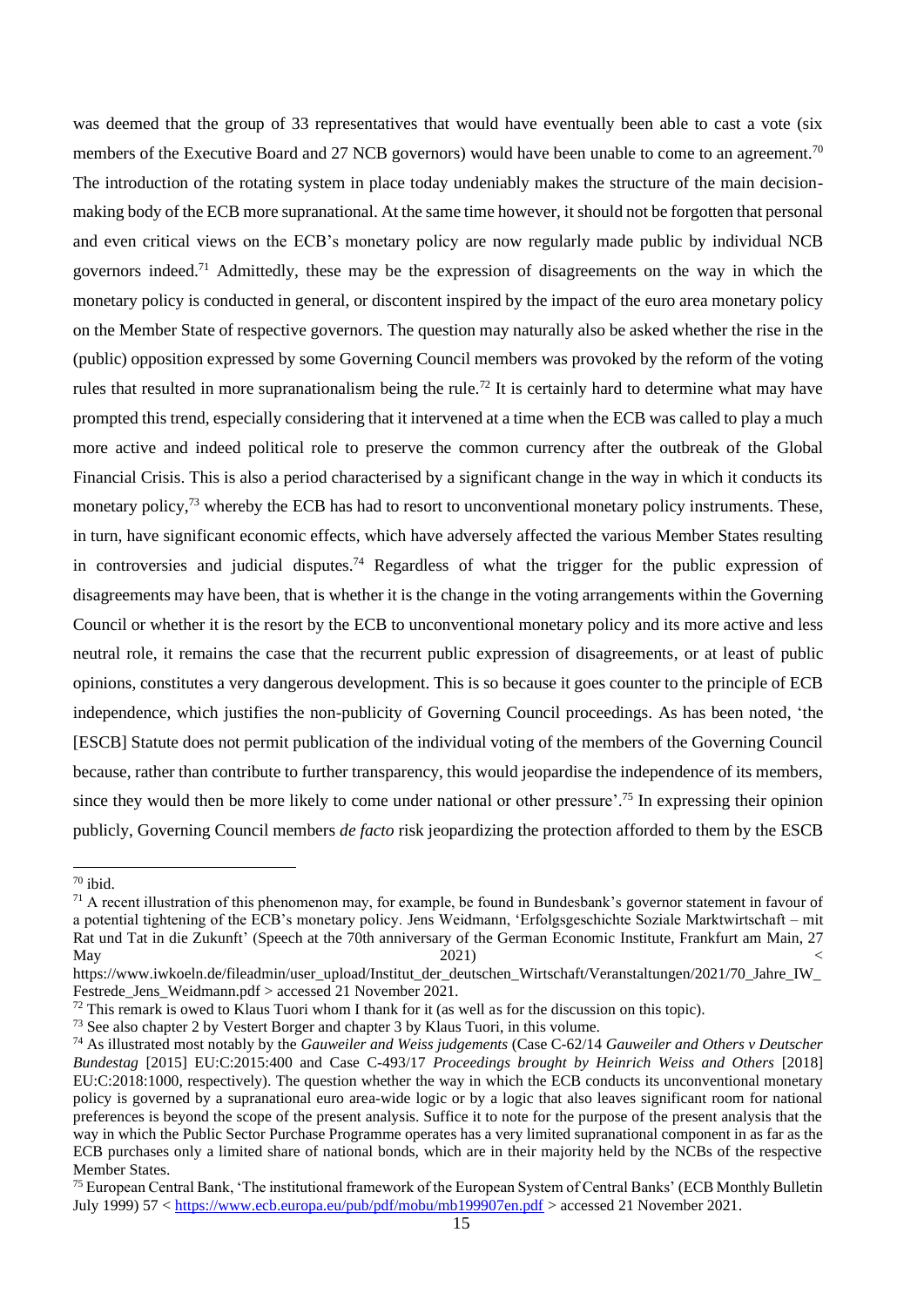Statute. This, in turn, may lead to the re-nationalisation of the debate on the (euro area-wide) monetary policy, and could for example incentivise national parliaments or governments to try and exercise influence on their individual governors; we shall return to this issue in the conclusion of this chapter.

### **C. The Eurosystem's and the ECB's supranational character (still) reinforced by recent judicial developments**

In stark contrast to the trend toward an overall stronger national dimension in the structure and the operation of the ECB outlined in the two previous sub-sections stand two recent important decisions of the Court of Justice, which have strongly reinforced the supranational character of the Eurosystem and the ECB's powers within it.

The first of these two cases is the *Rimšēvičs case*, <sup>76</sup> in which the Court of Justice was called to interpret article 14 ESCB Statute on NCBs for the first time. This provision sets an obligation on Member States to guarantee that their legislation including the statutes of their NCBs is compatible with the Treaties. NCB Governors' mandates must be longer than five years and a 'Governor may be relieved from office only if he no longer fulfils the conditions required for the performance of his duties or if he has been guilty of serious misconduct. *A decision to this effect may be referred to the Court of Justice by the Governor concerned or the Governing Council on grounds of infringement of these Treaties or of any rule of law relating to their application*' (emphasis added).

In the case at hand, the Latvian Anti-Corruption Office had temporarily prohibited Mr Rimšēvičs from performing his duties as Governor of the Central Bank of Latvia. This case provided an opportunity to the Court of Justice to clarify the status of NCBs within the ESCB, and to reinforce its supranational character since it set the emphasis on the importance of and the consequences that derive from the fact that NCBs are part of the ESCB even if they remain national institutions. The Court forcefully found that '*[t]he ESCB represents a novel legal construct in EU law which brings together national institutions, namely the national central banks, and an EU institution, namely the ECB, and causes them to cooperate closely with each other, and within which a different structure and a less marked distinction between the EU legal order and national legal orders prevails*. […] Article 14.2 of the Statute of the ESCB and of the ECB reflects the logic of this *highly integrated system* which the authors of the Treaties envisaged for the ESCB and, in particular, of the dual professional role of the governor of a national central bank, who is certainly a national authority but who acts within the framework of the ESCB and sits, where he is the governor of a national central bank of a Member State whose currency is the euro, on the main decision-making body of the ECB.'<sup>77</sup>

Owing to the ESCB's highly integrated nature, the Court of Justice went as far as annulling directly the national decision that prevented Mr Rimšēvičs from exercising his functions within the ESCB. This should be viewed

<sup>76</sup> Joined Cases C-202/18 and C-238/18 *Rimšēvičs and European Central Bank v Republic of Latvia* [2019] EU:C:2019:139. See for a discussion of this case chapter 12 by Takis Tridimas, in this volume.

 $77$  ibid paras 69 and 70 (emphasis added).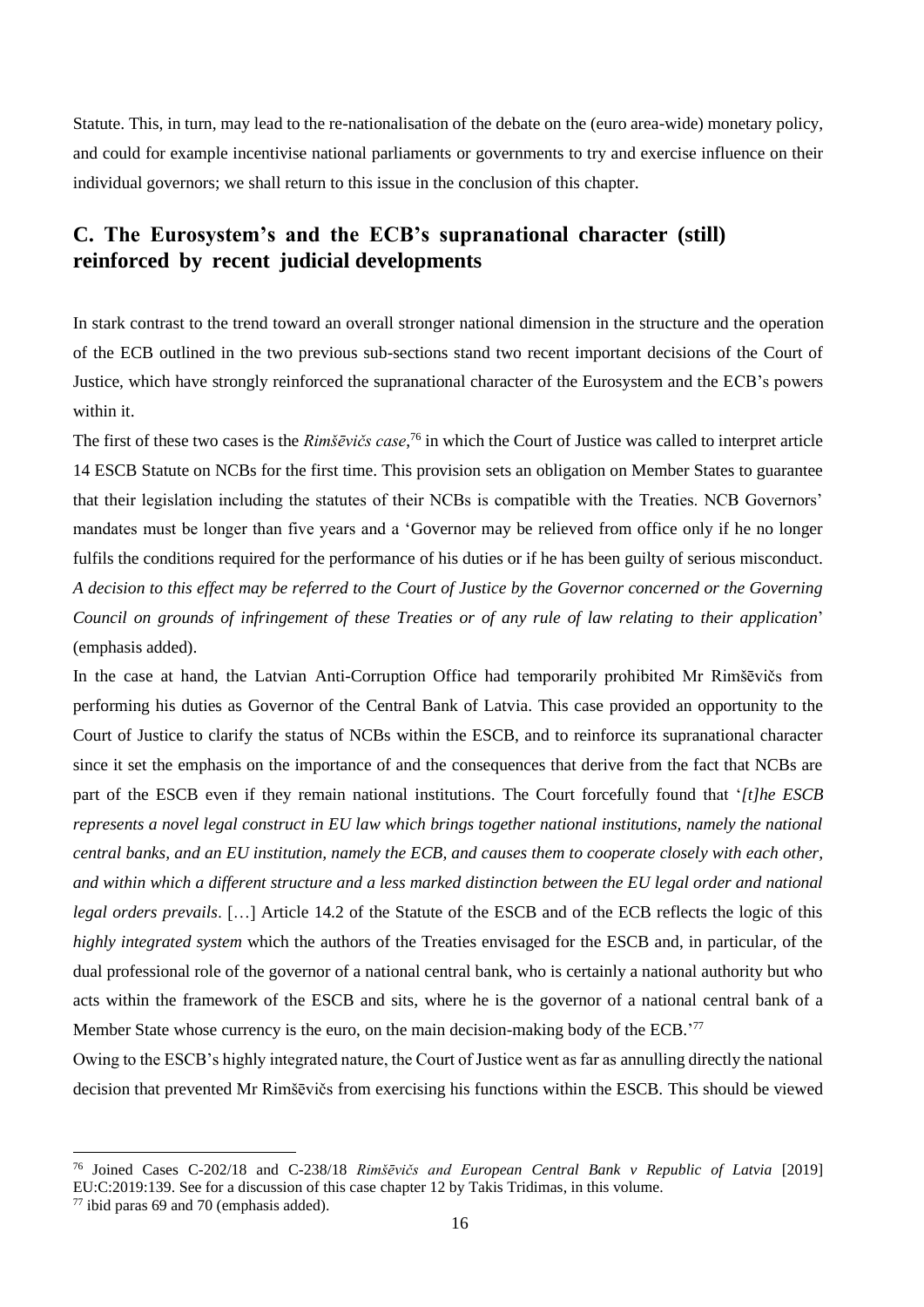as a signal to the Member States that their NCBs are part of a supranational system, the ESCB, and not only national institutions which they manage as they please. The Court could arguably have reached the same outcome without taking such a drastic measure. However, in my view, it is likely that the Court wanted to make a point. It wanted to stress the NCB's character as *Europeanised* national institution, but it probably also wanted to use this case as an example in the hope that it could strengthen both the NCBs' and the NCAs' independence as it has very limited tools to protect the NCAs' independence.<sup>78</sup>

The Court's findings in the recent *case ECB v Slovenia*<sup>79</sup> regarding the inviolability of Union archives may, too, be viewed as having reinforced the *dual national-European nature* of NCBs. It indeed clarified the scope of the protection afforded to the ECB, and considered that a Member State is not entitled to unilaterally seize ECB documents located at the premise of an NCB without the ECB's authorisation.<sup>80</sup> The ECB's independent nature as a supranational EU institution was re-confirmed, even if it heads the ESCB composed also of the (Europeanised) NCBs led by (Europeanized) governors, and even if it heavily relies on the NCBs in the conduct of its monetary policy.

As noted in the introduction to this section, contradictory trends that point both toward the national component within the ECB having become stronger and towards its supranational character having become reinforced exist, thus making any assessment uneasy. They are likely to fluctuate over time in as far as these developments at least partly relate to evolutions observable in practice as opposed to resulting from changes to the legal framework in place. Additionally, the factors that play a role in these changes are particularly varied.<sup>81</sup> For instance, the euro area crisis was only one element that triggered direct change. The expansion of the euro area was also a factor, as was the creation of the Banking Union and arguably the maturing process of a still particularly young central bank and currency Union. Contradictory tendencies coupled with limited information make an assessment of the balance between supranationalism and national influence difficult, arguably more so than in other EU institutions. The next section seeks to compare today's ECB with the other EU institutions and bodies.

# **IV. Re-situating the ECB in the EU's institutional landscape: How do the institutional logics that govern today's ECB compare to those of other EU institutions and bodies?**

To try and evaluate the ECB's institutional structure and the supranational and nationally-oriented logic(s) that underpin it, a comparison with the other EU institutions and bodies that exist may be useful, even if both

<sup>&</sup>lt;sup>78</sup> See for a discussion on the potential of spill over of this area of banking supervision (or the absence thereof): René Smits, 'A National Measure Annulled by the European Court of Justice, or: High-level Judicial Protection for Independent Central Bankers' (2020) 16 EuConst 120, 139ff. Although I fully share René Smits' view that the remedy provided for under ESCB Statute (n 6) art 14(2) is unique under the Treaties and that, therefore, possibilities for similar judicial actions to protect national authorities involved in other national-EU procedures are inexistent, I still believe that this case sends a strong warning to the Member States. Furthermore, as noted above, in a majority of Member States the NCA functions are, in fact, assumed by the NCBs such that NCAs could indirectly be protected by this provision.

<sup>79</sup> Case C‑316/19 *European Commission v Republic of Slovenia* [2020] EU:C:2020:1030.

<sup>80</sup> ibid paras 100ff.

 $81$  See further on this the introduction to this edited volume.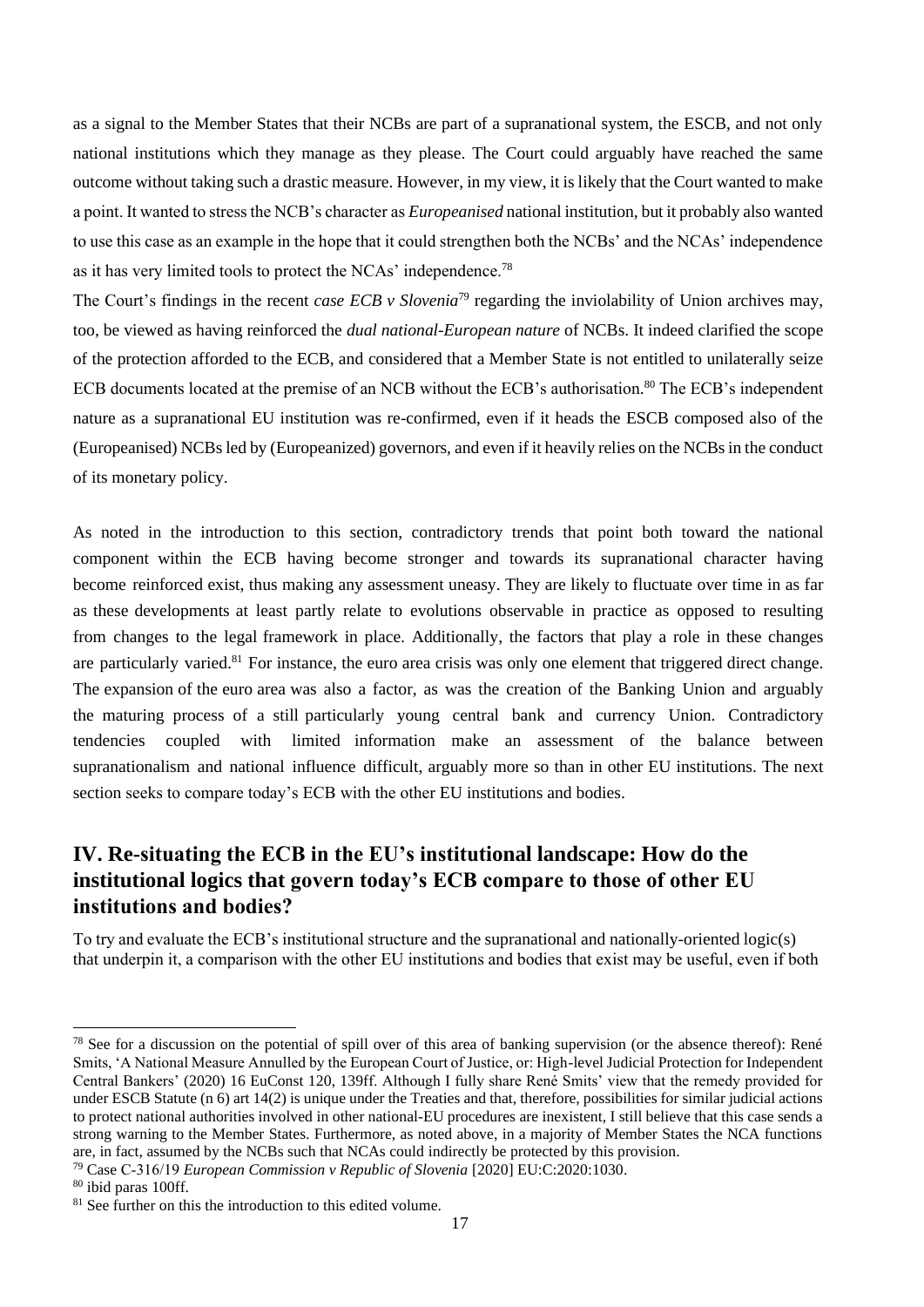types of influences are admittedly always present, only in different proportions. Furthermore, in view of the limited space available, it is only a modest attempt that is made here to shed some light on the ECB's structure.

In the area of monetary policy, the ECB with its supranational Governing Council operating on a collegial basis and with NCBs governors participating in their personal capacity and thus following a supranational logic may be viewed as resembling the European Commission.<sup>82</sup> Indeed, the Commission is independent, and like NCB Governors are too when they participate in the Governing Council, Commissioners are expected to act in full independence.<sup>83</sup> It is not foreseen that at some point in time some NCB Governors cease to be members of the Governing Council like it is prescribed that, unless the Member States decide otherwise (as they have) not all of them should have 'their' Commissioner.<sup>84</sup> However, it remains that the rotating system of vote in place within the Governing Council may be viewed as pursuing the same goal of efficiency whilst being underpinned by the same supranational logic.

As noted in the introduction to this chapter, there nonetheless exists a crucial difference between the ECB's and the Commission's structures, which affects their supranational nature. Commissioners are supported by supranational Commission Directorate Generals and services, whereas the Governing Council is supported by supranational ECB services too, but individual NCB Governors rely on the administrations of their NCBs as well.

In this context, how should ECB preparatory committees be assessed? These do not appear to fulfil the same function as the committees traditionally involved in the comitology procedure, for these committees of national representatives are called to voice an opinion on an implementing act proposed by the Commission, whereas ECB preparatory committees contribute to the preparation of the decisions subsequently made by the ECB decision-making bodies. As such, the ECB committees rather appear to fulfil a function similar to that of the Council Working Groups, in whose framework national representatives discuss and prepare the decisions made by the Council of the EU.<sup>85</sup>

In view of these characteristics, the ECB's institutional structures may be viewed as corresponding to an institutional logic that may best be qualified as hybrid in as far is it is partially similar to that of the supranational Commission, and partially similar to that of the intergovernmental Council. The departure from the collegial logic that would demand for the (common) decisions of the Governing Council to remain uncontested by its members might point towards the more nationally-focused logic that governs ECB Committees affecting the supranational Governing Council too. The relationship between the ECB and the NCBs within the ESCB has nonetheless remained unaffected over time, meaning that, for example, its hierarchical nature whereby NCBs

 $82$  As noted above, NCB governors' influence may nonetheless also lead to stronger national influence if their policy stance were to be dictated by the impact of the euro area monetary policy in their own Member State. See also Manuela Moschella and Nicola M Diodati, 'Does politics drive conflict in central banks' committees? Lifting the veil on the European Central Bank consensus' (2020) 21 European Union Politics 183.

<sup>83</sup> Consolidated version of the Treaty on European Union [2012] OJ C326/01, art 17(3).

 $84$  ibid art 17(5).

<sup>&</sup>lt;sup>85</sup> See on these organs: Jonathan Bauerschmidt, 'Council of the European Union: internal organisation' in Laurence Gormley et al (eds), *EU Encyclopedia* (OUP forthcoming).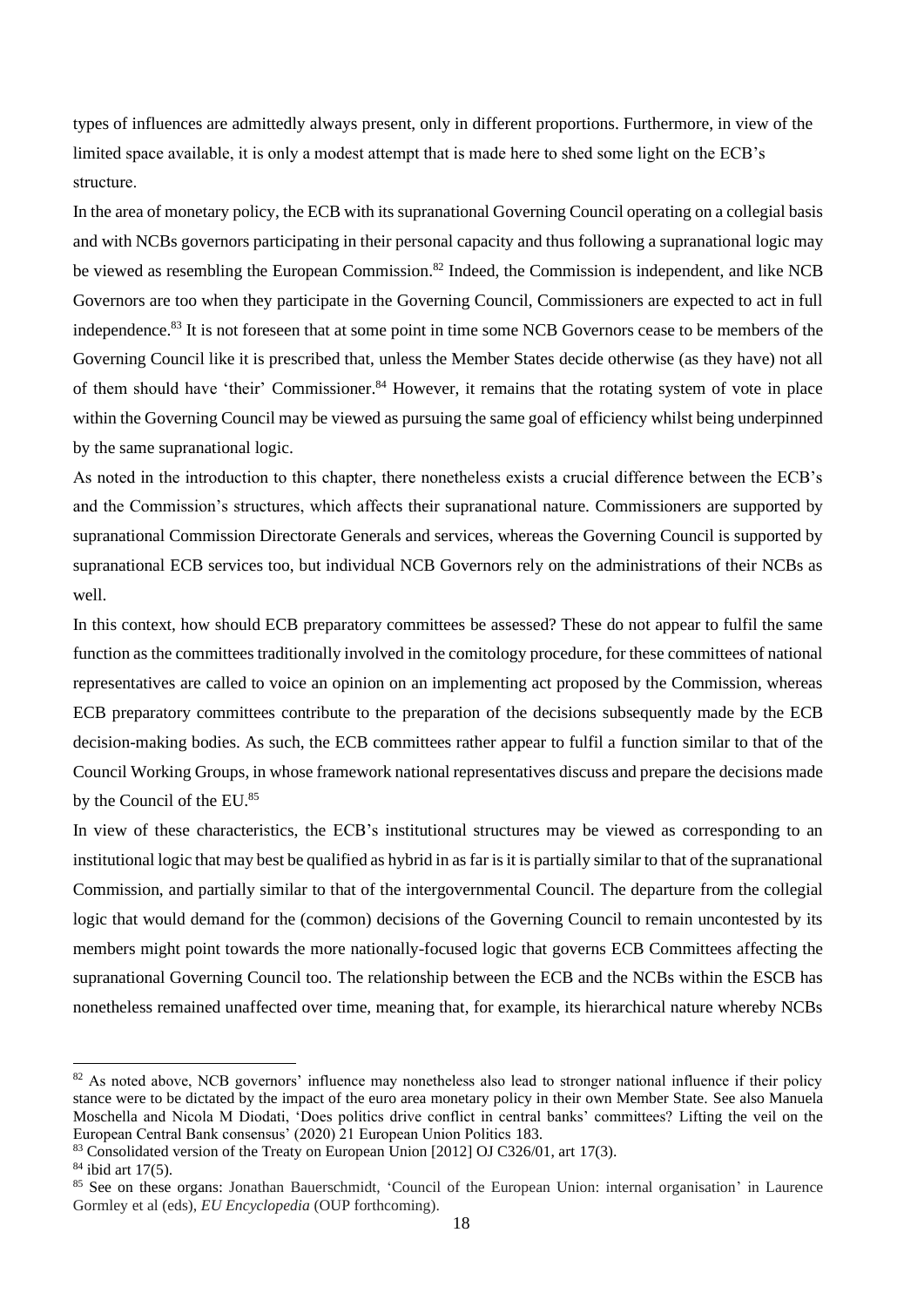have to implement the decisions at the EU level has not been compromised (even if the findings of the German Federal Constitutional Court in the *Weiss case* threatened this). If anything, the integrated and supranational nature of the ESCB has only been reinforced over time, as shown by the recent *Rimšēvičs* and *ECB v Slovenia cases*. Notwithstanding this, as illustrated in this chapter, it is undeniable that tensions have arisen as a result of the dual national and European nature of NCBs and their governors, a characteristic that has over time given rise to evolving and sometimes contradictory dynamics between national and supranational dimensions.

In the area of Banking Supervision, the corresponding ECB internal organs and institutional structures function in a radically different way, although the SSM too, like the ESCB, is a system composed of the ECB and national authorities. The Supervisory Board's and the Steering Committee's compositions, and the JSTs that assist in the supervision of SIs, have a much stronger national component than the Governing Council and the Executive Board do. The division of tasks and the collaboration between the ECB and the NCAs also operate differently than they do between the ECB and the NCBs, and they rather resemble the system in place between the Commission and the National Authorities in the area of competition law – although the Commission admittedly does not participate in the day-to-day supervision, contrary to the ECB within the SSM.<sup>86</sup> In fact, '[t]his model of integration has [been found to have] functioned very well and has served as a template in other cases, such as the European Public Prosecutor's Office'.<sup>87</sup> The SSM's structures however also present similarities with those of EU agencies, as already noted above.

Even if the system of cooperation between national and EU authorities and the model for their representation as they exist within the SSM may therefore be qualified as unique (as opposed to their being identical to other institutional structures in other areas of EU law), it is beyond doubt that they differ significantly from those in place in the area of monetary policy, as is only logical in view of the different types of EU competences and of the various types of decisions involved.

### **V. Conclusion**

This chapter has shown that the ECB's institutional structures and logics of functioning have significantly evolved both *de jure* and *de facto* since its creation two decades ago, pointing to its having become a 'new ECB'. It has also highlighted that parts of this structure (that is, its committees) are still largely unknown up until today. Furthermore, it has highlighted that the dual *national* and *European*  nature of NCBs and their governors have given rise to tensions and varying dynamics. The institutional structure of today's ECB is to be viewed as situated somewhere between the supranational Commission, the intergovernmental Council of the EU, the coordinated systems that underpin the coordination

<sup>86</sup> See on the role and divide between the Commission and the National competition authorities: Giorgio Monti, 'Independence, Interdependence and Legitimacy: The EU Commission, National Competition Authorities, and the European Competition Network' (2014) EUI Department of Law Research Paper no 2014/01 < <https://cadmus.eui.eu/handle/1814/29218> > accessed 21 November 2021.

 $87$  Chiara Zilioli, 'Twenty years of building bridges: the process of legalisation of European central banking' in European Central Bank, 'Building bridges: central banking law in an interconnected world' (ECB Legal Conference 2019) 11 < <https://www.ecb.europa.eu/pub/pdf/other/ecb.ecblegalconferenceproceedings201912~9325c45957.en.pdf> > accessed 21 November 2021.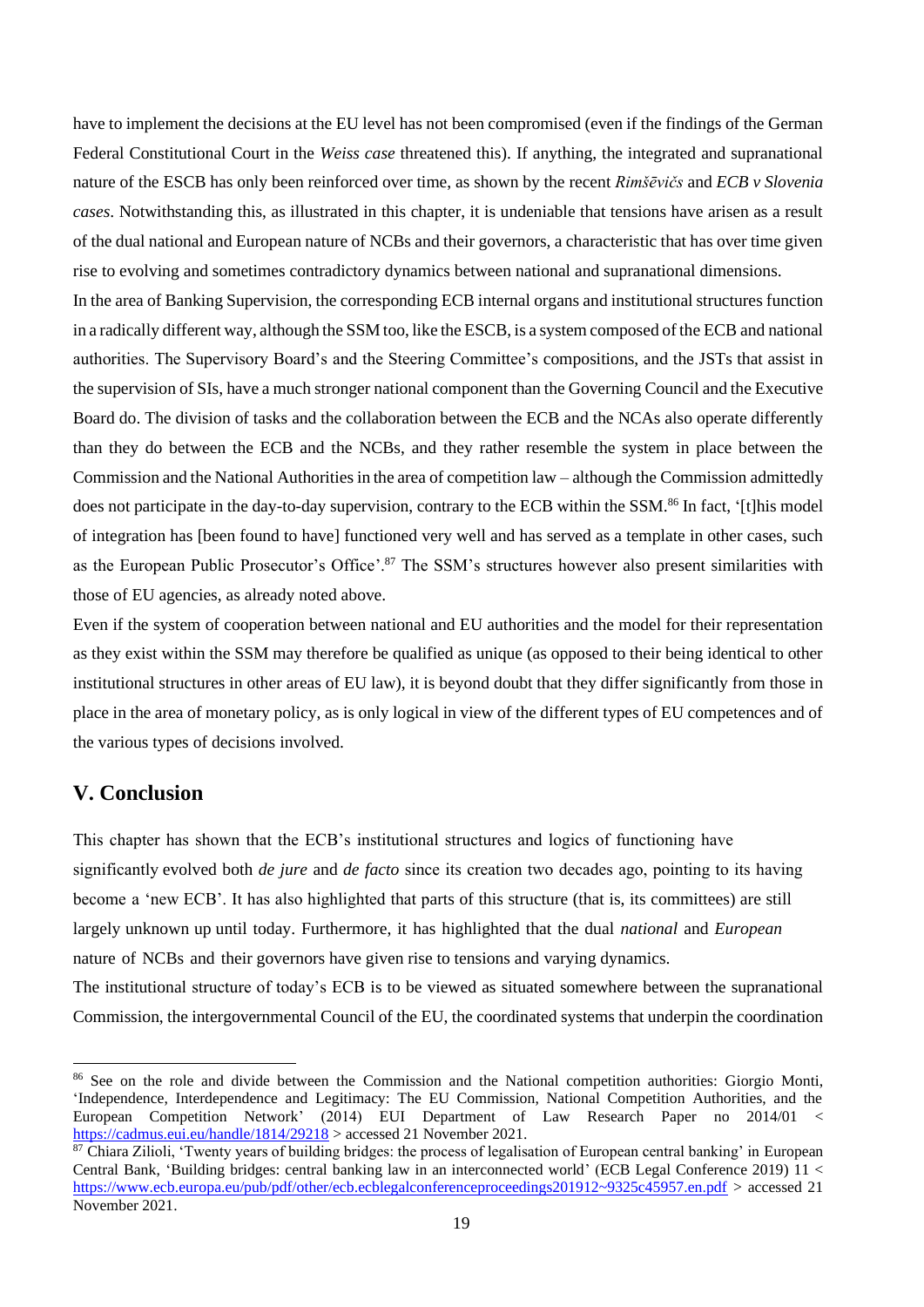among national authorities within EU agencies such as the European Supervisory Authorities, and the multilevel or composite systems of administrative cooperation as they exist for example in the field of competition law.

Considered as a whole, the ECB's institutional framework and functioning has shifted towards less supranational logics in the sense that national influence has grown over time. In the area of banking supervision, this is less problematic as it is an area in which harmonisation is still limited and in which individual decisions are made that have a significant impact on the single national economies. Although it is a policy area in which, too, independence is key, banking supervision is commonly assumed by institutions other than NCBs that are less independent. As such, the strong national component that exists is perhaps unavoidable as long as higher levels of integration are not achieved.

The partial shift towards renationalisation visible in the field of monetary policy as illustrated by the recurring expression of dissenting views is arguably more concerning for it goes against the ECB's independence, and for this is an EU exclusive competence in which euro area-wide decisions are made. At the same time, considering the activism that has characterised the way in which monetary policy has been conducted since the euro area crisis, and especially considering the ECB's resort to unconventional monetary policy instruments that have had a significant economic impact (economic policy being an area which is only meant to be coordinated among Member States at the EU level), this shift was perhaps difficult to avoid. As noted, there is nonetheless an inherent danger to the renationalisation of the debate and the ensuing shift to the background of the general European interest, as evidenced by the very launching of, and the findings in, the *Weiss case* of the German Federal Constitutional Court and the procedure on the Pandemic Emergency Purchase Programme pending before the same court.

In conclusion, mention should also be made of the fact that these shifts, and the undeniable increase in the level of complexity they have provoked over the past two decades, arguably raise important issues of accountability.<sup>88</sup>

The ECB's supranational character alongside with the fact that monetary policy is a competence that is exclusively exercised at the EU level arguably calls for administrative, democratic and judicial accountability to be solely guaranteed at the EU level. It follows that only the European Court of Auditors may control the ECB's actions in the area of monetary policy (with due observance of the existing limitations), that only the Court of Justice may assess the legality of the ECB's actions (which arguably calls for easier individual access to the Court to be created), and that democratic accountability can, at present, only be guaranteed by the European Parliament (even though another organ in which the euro area alone would be represented should arguably be involved in parallel to ensure that the chain of legitimacy which the relationship between (affected) voters and representatives is not broken like it is at present with the participation of all MEPs regardless of whether they are elected in euro area Member States or not). The informal relationships that have

<sup>88</sup> See on the ECB's accountability regime generally chapter 11 by Fabian Amtenbrink and Menelaos Markakis, in this volume.